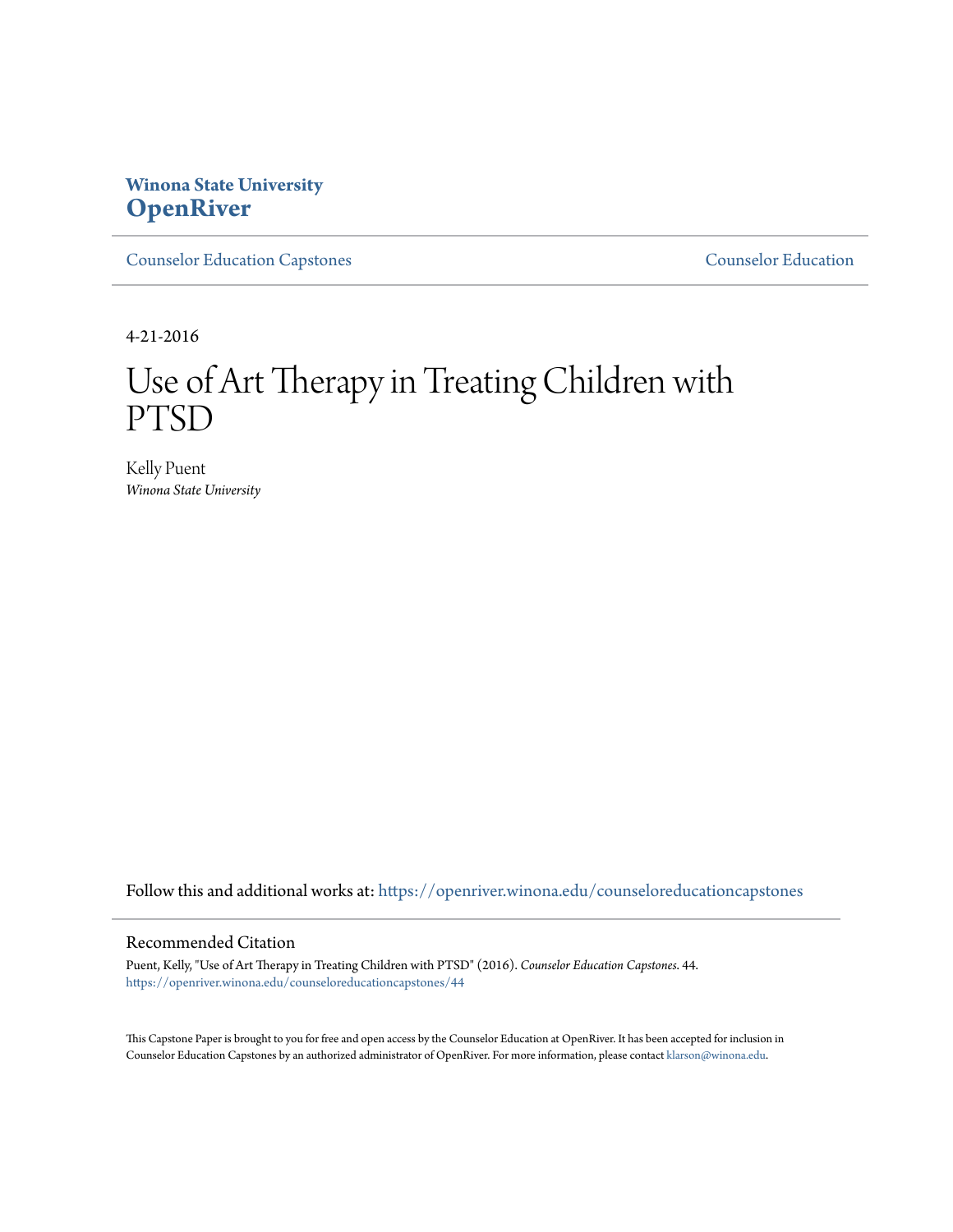Use of Art Therapy in Treating Children With PTSD

Kelly Puent

A Capstone Project submitted in partial fulfillment of the requirements for the Master of

Science Degree in Counselor Education at Winona State University

Spring Semester, 2016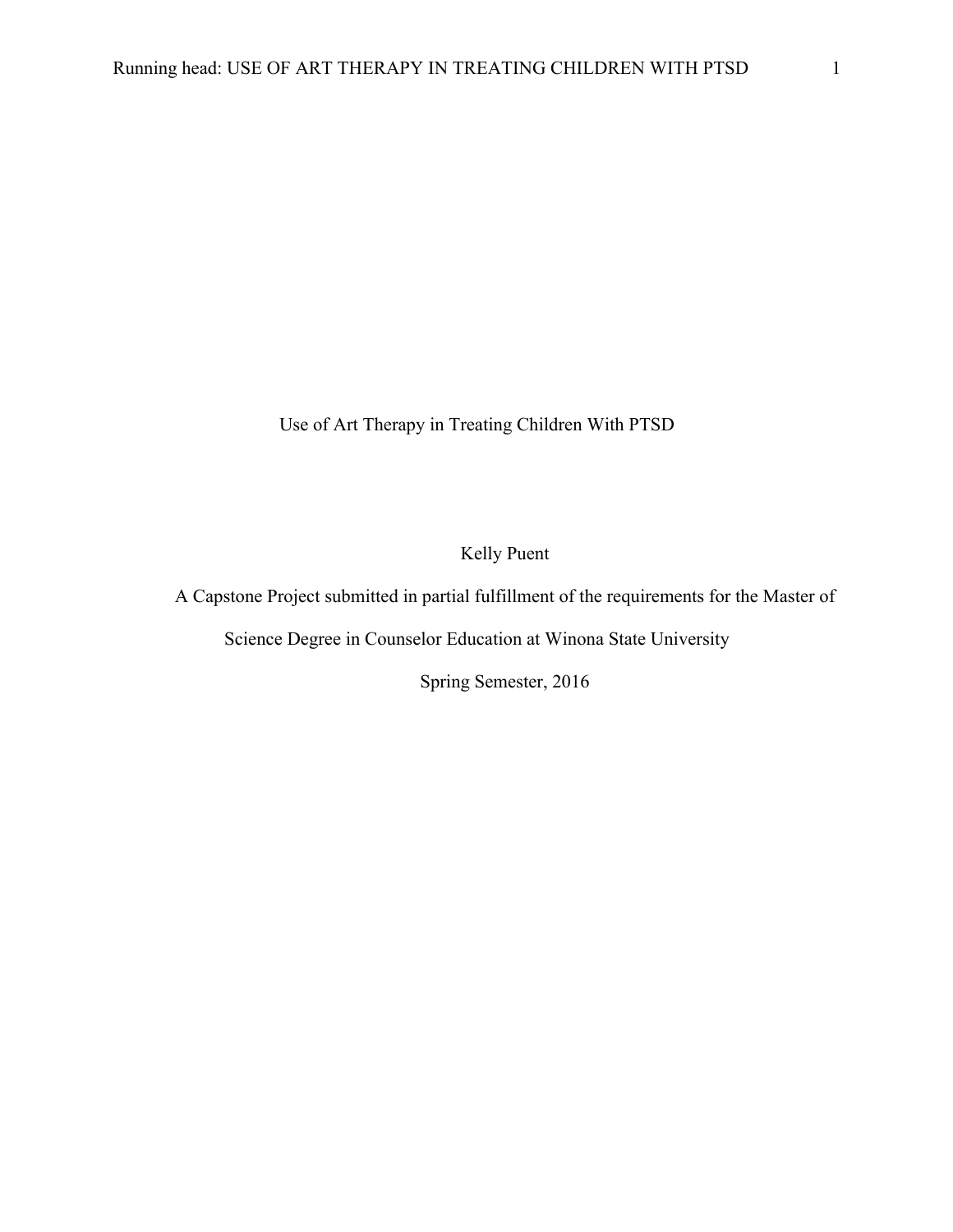Winona State University

College of Education

Counselor Education Department

CERTIFICATE OF APPROVAL

## CAPSTONE PROJECT

 $\overline{\phantom{a}}$  , where  $\overline{\phantom{a}}$ 

\_\_\_\_\_\_\_\_\_\_\_\_\_\_\_\_\_\_\_\_\_\_\_\_\_\_\_

Use of Art Therapy in Treating Children With PTSD

This is to certify that the Capstone Project of

Kelly Puent

Has been approved by the faculty advisor and the CE 695-Capstone Project

Course Instructor in partial fulfillment of the requirements for the

Master of Science Degree in

Counselor Education

Masa Sat, Ed. D.

Capstone Project Supervisor:

Name

Approval Date: 4/21/2016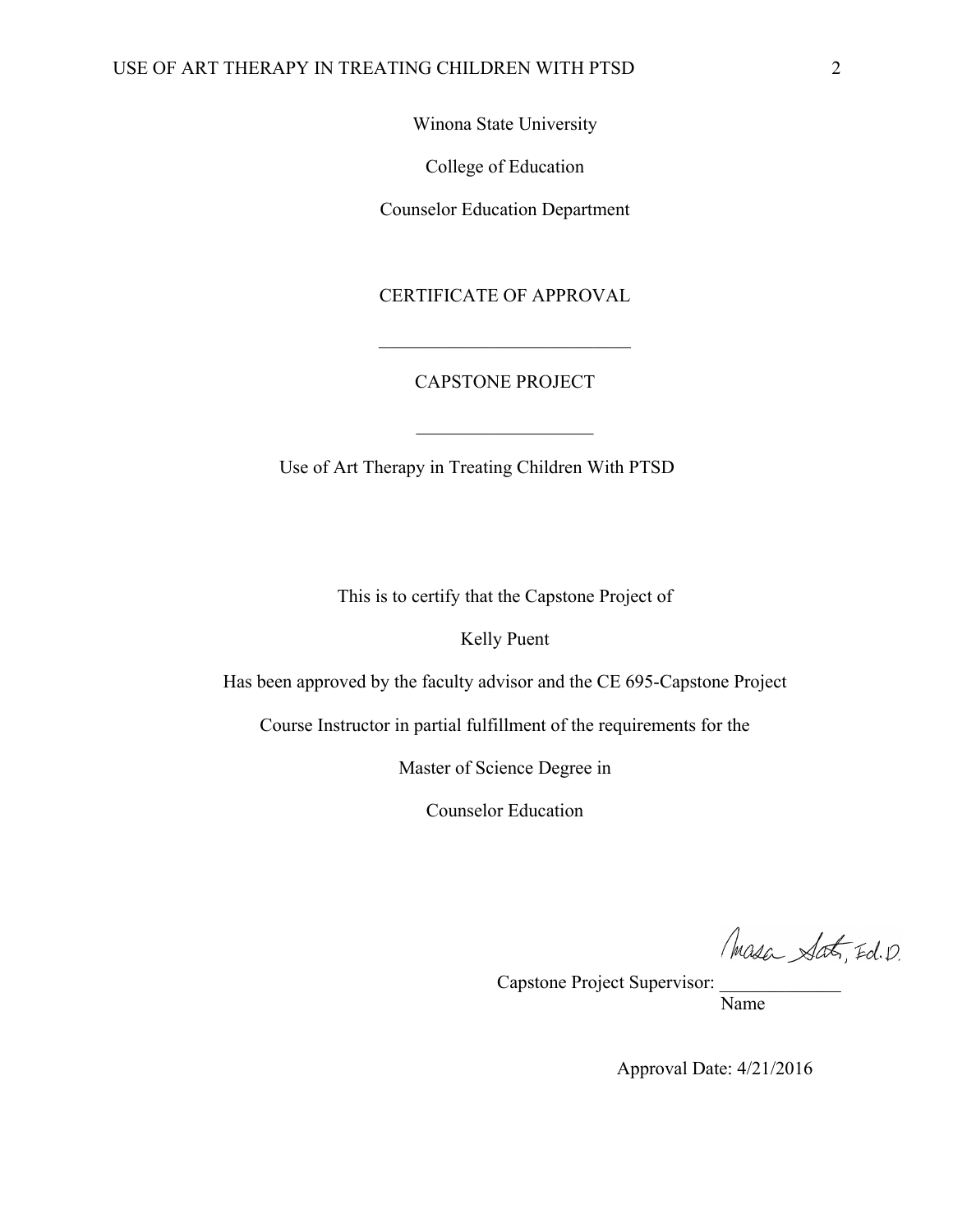## Abstract

This article reviews the use of Art Therapy to treat children who suffer from Posttraumatic Stress Disorder. It explores the clinical need for addressing trauma, including PTSD, and then reviews the effects of trauma on the brain, and how Art Therapy affects the brain. It also identifies mental health characteristics and needs for children diagnosed with PTSD. A historical background on Art Therapy is given. Art Therapy techniques are defined and described, and in the final section of the review, the use of art therapy is discussed specifically as it pertains to the treatment of children suffering from PTSD. This paper concludes that there are multiple reasons to strongly consider the use of Art Therapy when working with children whom have experienced trauma, but also acknowledges that there are some limitations in using art therapy as a diagnostic framework. Art Therapy paired with other therapies such as family and play therapies suggests some promise and consideration for future research topics.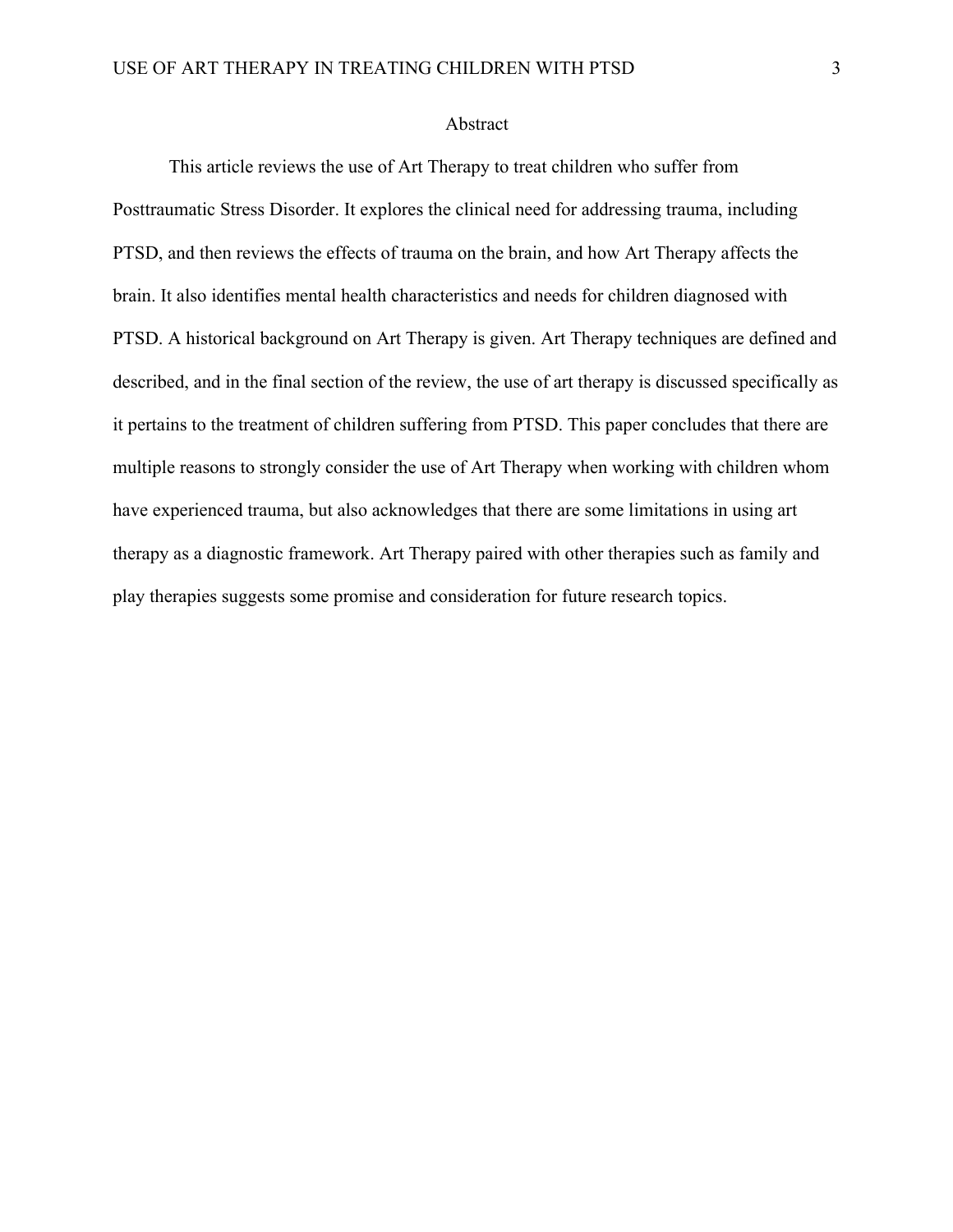# Table of Contents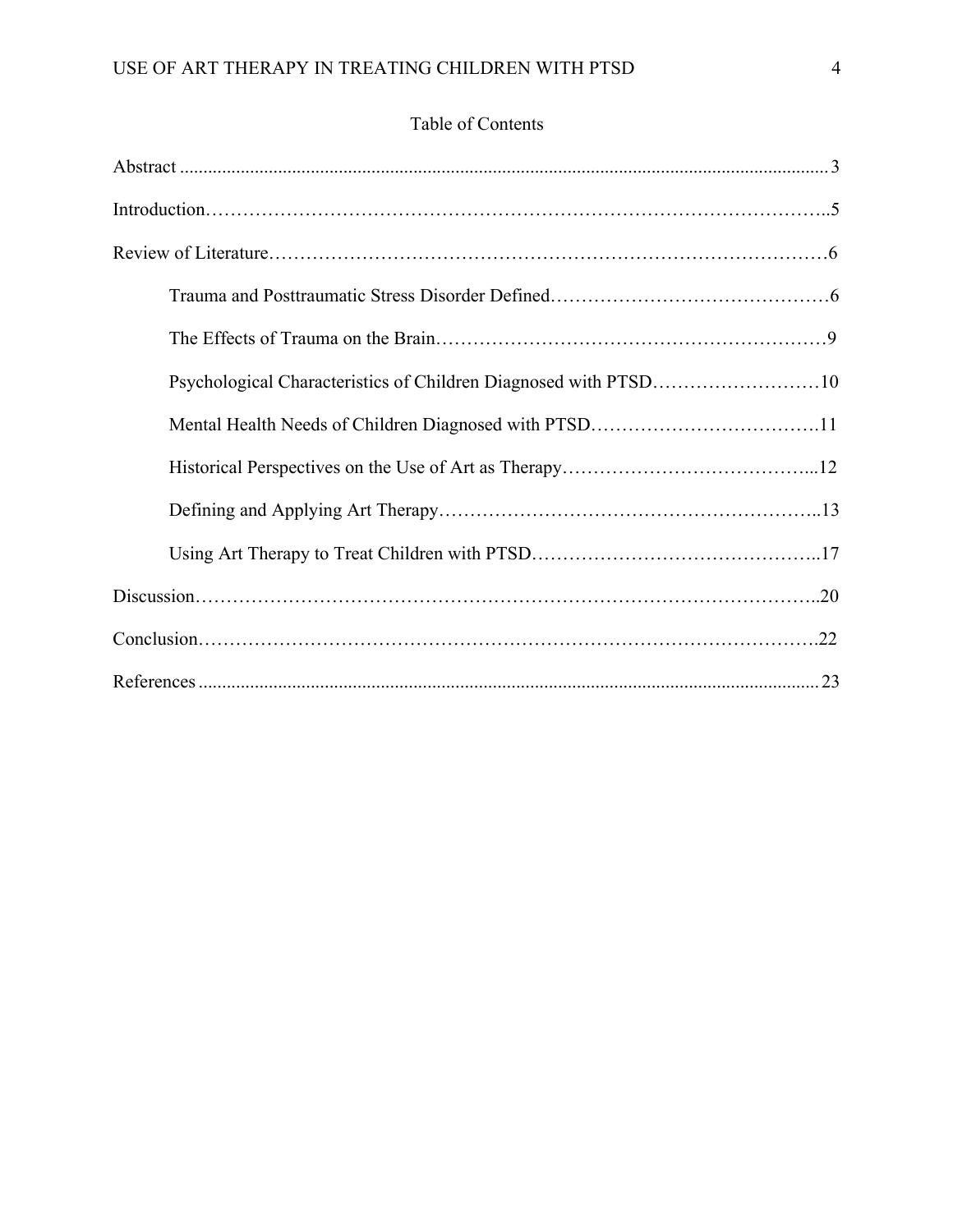Use of Art Therapy in Treating Children With PTSD

## **Introduction**

A large number of children in the United States of America have experienced traumatic events leading to Posttraumatic stress disorder (PTSD), which merits research to identify successful therapy approaches for treating PTSD in children. In the United States of America an estimated 4 to 10% of children have experienced maltreatment, such as neglect, abuse, and sexual violence (Leenarts, Diehle, Doreleijers, Jansma, & Lindauer, 2012) and approximately 15 million children are affected by domestic violence each year (McDonald, Jouriles, Ramisetty-Mikler, Caetano, & Green, 2006). After being exposed to traumatic events, many children exhibit harmful behavior toward themselves or others. Because of this harmful behavior, 50,000 children end up in residential treatment, (Vaughn, 2005) and nearly 4 million children in the U.S. are diagnosed with mental health disorders (Thompson & Trice-Black, 2012). Not only is it concerning that many children are exposed to trauma, but also the likelihood exists for children diagnosed with PTSD to experience life-long negative consequences. Children who have endured physical, emotional and sexual abuse or emotional neglect are more likely than children who have not to suffer from PTSD, anxiety, depression, suicidal ideation and substance abuse (Leenarts et al., 2012). These children are also more likely to be re-traumatized because they may tolerate excuses for being abused, may not fully understand healthy boundaries and are more vulnerable to negative peer and adult influences (Leenarts et al., 2012). It is clear from this information, that finding a therapy that is effective for treating children suffering from PTSD is important. This paper seeks to explore the unique needs of children and how PTSD affects children. It also proposes that Art Therapy is an effective way to meet those needs, and is advantageous over traditional talk therapies when treating children with PTSD.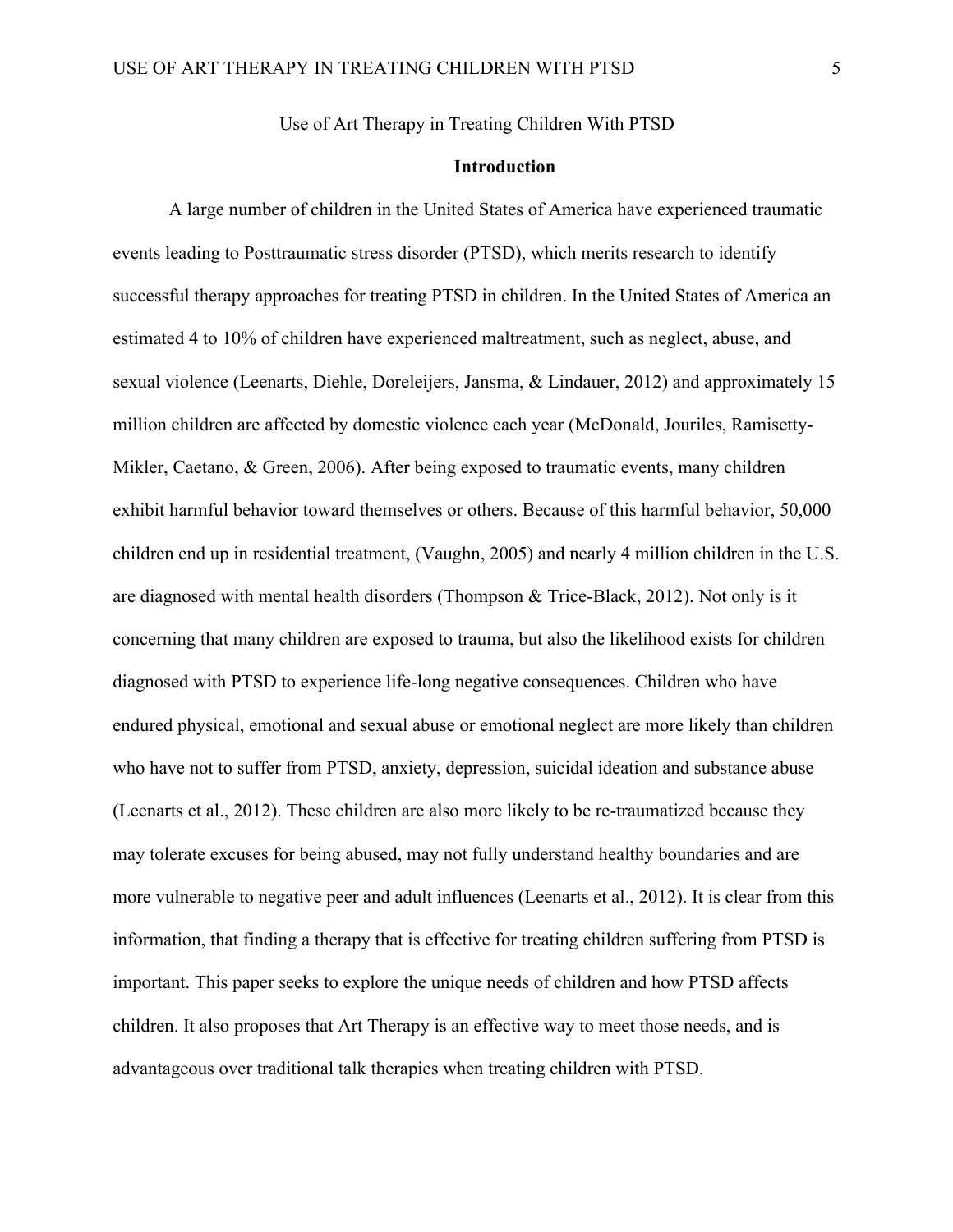Art Therapy may be an effective treatment option for children suffering from PTSD for several reasons. Young children may not be developmentally capable of completing typical talktherapy or written activities that are commonly used with adults, such as self-report questionnaires, activities that involve reading, or activities that require advanced thinking and advanced verbal skills (Yorgin et al., 2004). Before children are capable of putting their feelings and thoughts into words, they are capable of illustrating what they think, feel, and wish for through drawings. (Shiakou, 2012). This is one way that Art Therapy allows children to communicate their inner experiences with others.

The following review of literature will delve into seven major areas to explore this topic. It will begin by defining trauma and PTSD, it will then identify the effects of trauma on the brain, identify psychological characteristics of children diagnosed with PTSD, and then will address the mental health needs of children diagnosed with PTSD. Historical perspectives on the use of Art Therapy will be explored. Art Therapy will be defined, Art Therapy techniques will be discussed, and the review will conclude by looking at the use of Art Therapy to treat children with PTSD.

### **Review of Literature**

#### **Trauma and Posttraumatic Stress Disorder Defined**

Because experiencing a traumatic event is a precursor to developing posttraumatic stress disorder, it is necessary to understand what trauma is, before defining PTSD. "Trauma is an event that is life-threatening or psychologically devastating to the point where a person's capacities to cope are overwhelmed" (Gilgun, 2010, p. 3). The physical response to trauma is an adrenaline rush creating a sense of alertness. This response can cause a person to disregard hunger, fatigue or pain, and results in intense feelings of fear. These are normal responses that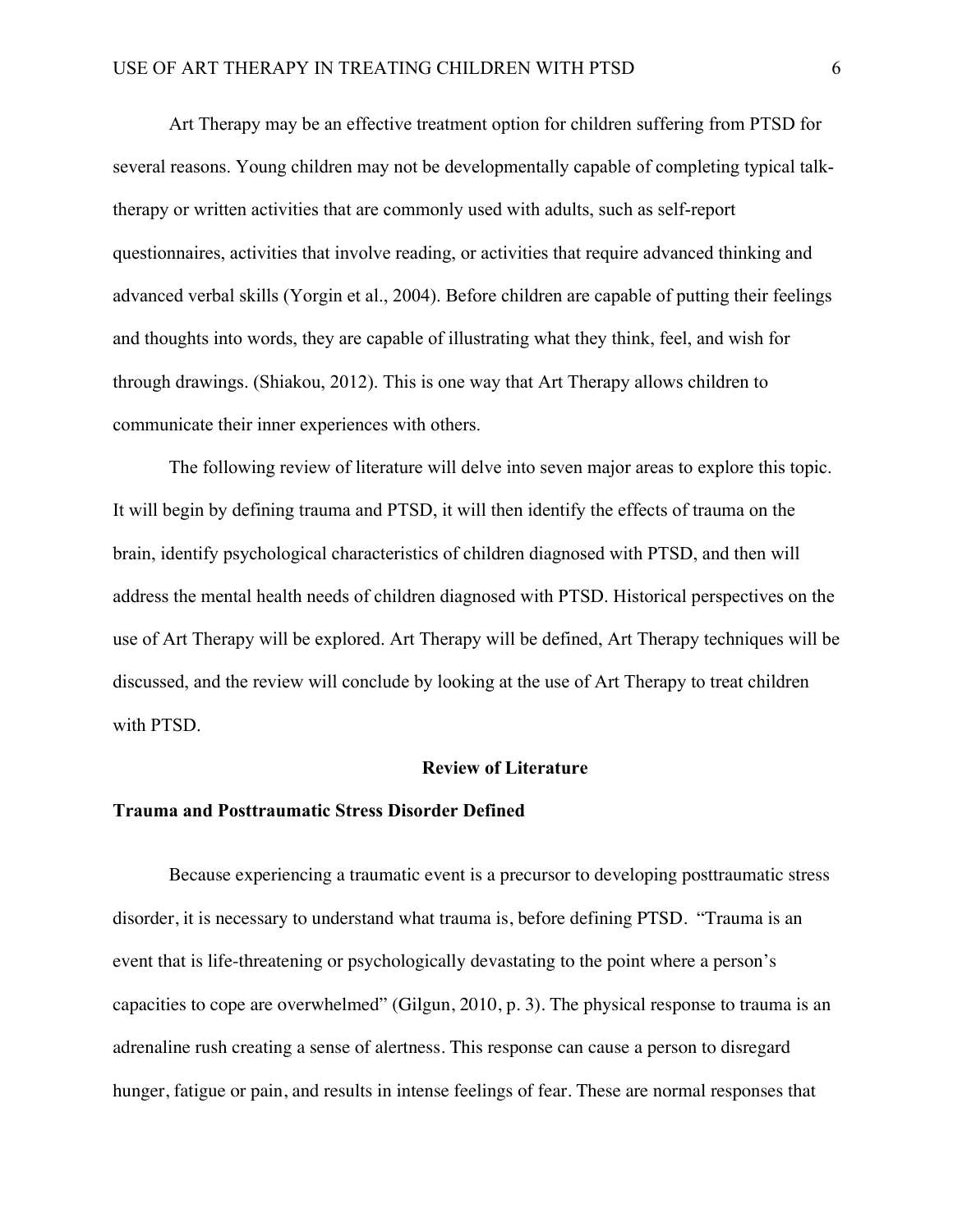prepare a person for fight or flight. Being traumatized by an event happens when there is no escape or self-defense possible (Herman, 2015). Trauma can be put it into several categories such as first hand trauma, second hand trauma, and complex trauma. All types of trauma can affect individuals of any age, race, religion, or culture. First hand or direct trauma happens when an individual experiences an event that causes him or her to perceive there is a threat to one's physical safety and causes extreme stress that overwhelms both the body and the brain, making it difficult to function. This is then followed by intense feelings, such as fear, terror, or helplessness (Dods, 2015). Some examples of traumatic events are physical abuse, sexual abuse, neglect, natural disasters, and exposure to violent or criminal acts (Fusco & Cahalane, 2013). Second hand trauma or indirect trauma is experienced when the traumatic event does not directly happen to the individual, but they are exposed to the event by learning details about the event. Some examples of second hand trauma are repeated exposure to other people's traumatic events because of an individual's profession. A counselor or emergency medical technician may be prone to this type of exposure. Another way that someone may be exposed to second hand trauma is if they are experiencing the death or injury of a loved one, and the death or injury was caused by something unexpected or violent (May & Wisco, 2015). Complex trauma can be first or second hand. The traumatic event occurs multiple times, and is somehow chronic, or is prolonged. Because child neglect or abuse can happen frequently over time, various forms of child neglect or abuse can be examples of complex trauma (Fusco & Cahalane, 2013).

After a traumatic event trauma survivors may experience fragmented memories at unexpected times. The trauma survivor may also have trouble regulating thoughts, emotions and behaviors. This may lead to preoccupation with the traumatic event (Gilgun, 2010). According to the Diagnostic and Statistical Manual of Mental Disorders-Fifth Edition, individuals who have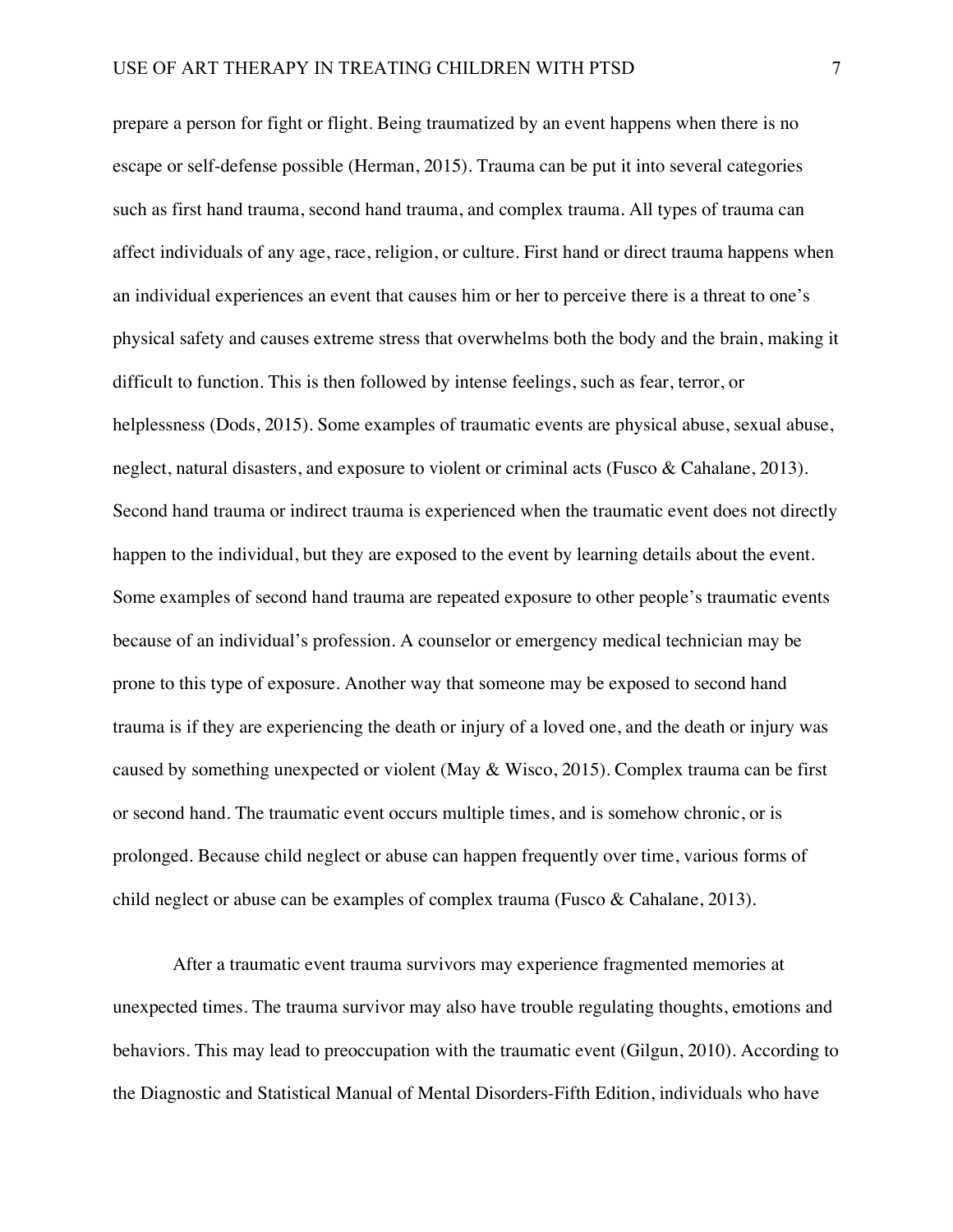experienced a traumatic event or have been a witness to a traumatic event and that experience intrusive symptoms such as distressing memories, upsetting dreams, dissociative reactions, avoidance of things related to the traumatic event, negative moods and thoughts related to the event, and strong reactivity to things associated with the event, are displaying symptoms of PTSD (American Psychiatric Association, 2013). The DSM-5 also explains what trauma is within criterion A of PTSD. It defines trauma in the following terms.

Exposure to actual or threatened death, serious injury, or sexual violence in one (or more) of the following ways: 1) directly experiencing the traumatic event(s), 2) witnessing, in person, the event(s) as it occurred to others, 3) learning that the traumatic event(s) occurred to a close family member or close friend (in cases of actual or threatened death of a family member or friend, the event(s) must have been violent or accidental), or 4) experiencing repeated or extreme exposure to aversive details of the traumatic event(s) (e.g., first responders collecting human remains; police officers repeatedly exposed to details of child abuse). Note: Criterion A4 does not apply to exposure through electronic media, television, movies, or pictures, unless this exposure is work-related (American Psychiatric Association, 2013, p. 271).

Now that it is understood what trauma and PTSD are, it is time to look more closely at the effects of PTSD and trauma on individuals, specifically children. The following section addresses the effects of trauma on the brain itself, and how this damage has the potential to affect behavior, and the ability to successfully function in everyday life.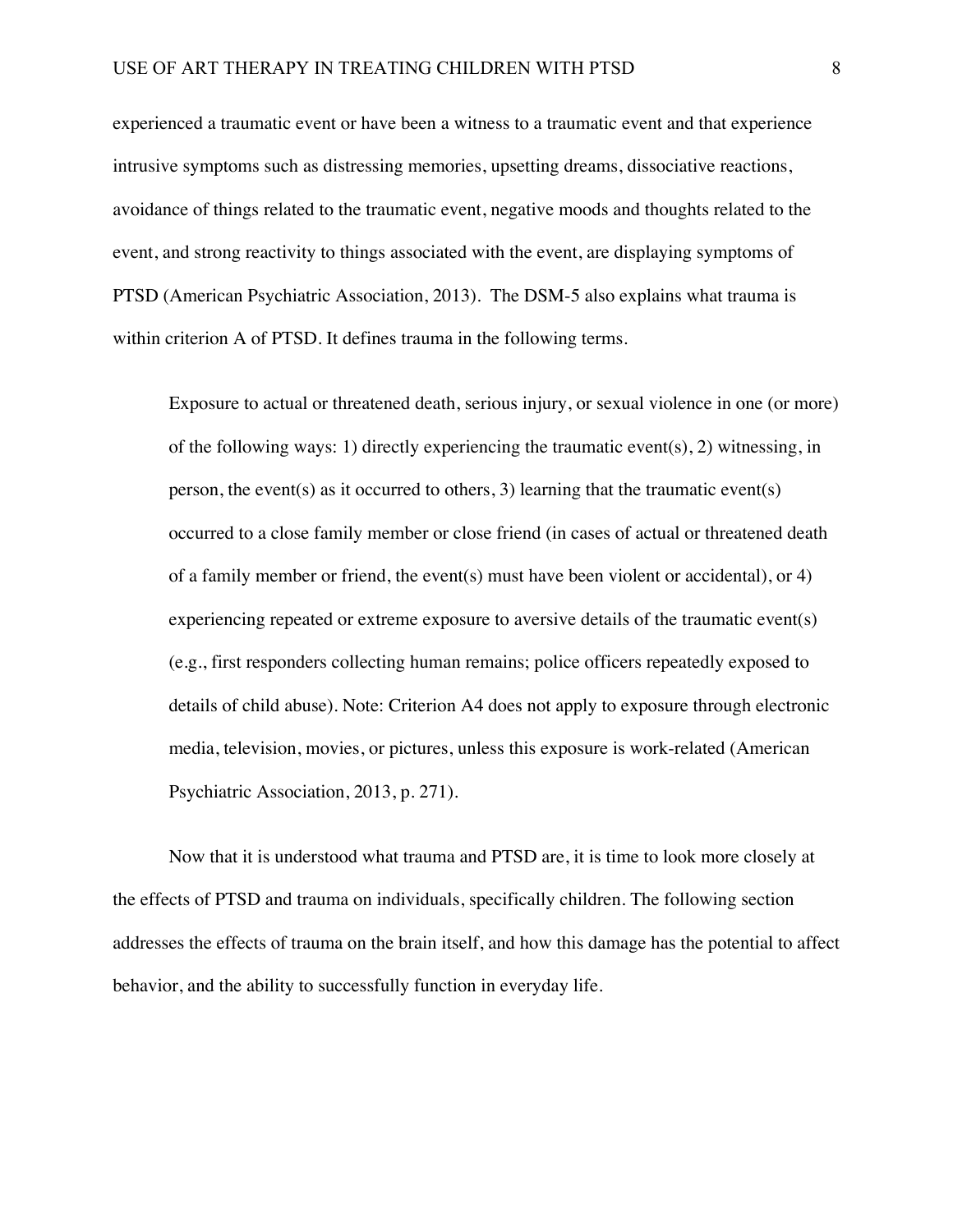## **The Effects of Trauma On The Brain**

Brain development is affected by early life stress, with the potential to cause neurobiological changes that affect the individual for the rest of his or her life (Coates, 2010). Severe stress can affect the production of neurotransmitters in the brain. One neurotransmitter that is affected by stress is serotonin. Serotonin affects mood and behavior. Dysfunction in the production of serotonin can make a person more susceptible to severe depression, impulsive violence, and aggression (Hosier, 2014). Trauma is also experienced in the mid-brain and lower brain making reason and logic not easily accessible through talk therapy or cognitive therapies (Kuban, 2015). There is an impact on the neuro-endocrine system when children do not have a secure relationship with their primary caregivers due to neglect or abuse. A disruption to the neuro-endocrine system can have a negative impact on both psychological and physiological functioning (Coates, 2010). Child abuse or neglect impacts the developing brain through the limbic system, which includes the amygdala, the hippocampus, the cerebral cortex and the corpus callosum. The limbic system controls emotions and survival drives such as fight, flight, or freeze responses. Damage to the limbic system may cause children who feel threatened to make hasty decisions without thinking through a situation before acting (Coates, 2010). Harm to the hippocampus causes difficulty in understanding special contexts and recalling memories or events, and is related to dissociative states, anxiety and panic disorders (Coates, 2010). In the brain, traumatic events are not only experienced as visual memories but are also recorded as disruptive physical sensations (Kuban, 2015). Once children's brains have been affected by trauma, the children develop specific behaviors that have the potential to be harmful to the children and others who are around them. The good news is that damage to the brain is not always permanent. There is plasticity in the brain, especially in the developing brain of a child.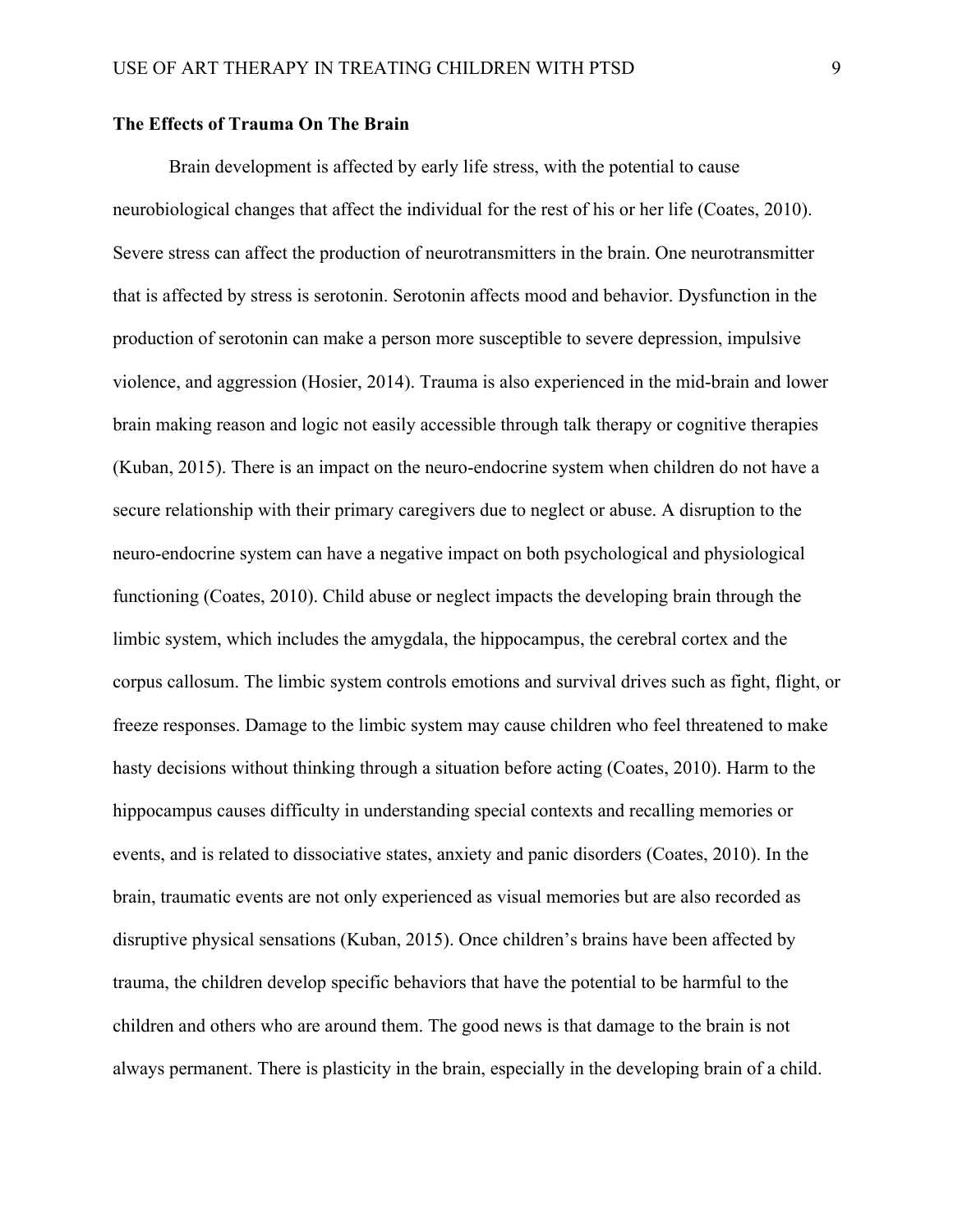Therefore therapeutic interventions can be done to reverse most or some of the damage done to the brain by trauma (Hosier, 2014).

### **Psychological Characteristics of Children Diagnosed with PTSD**

Experiencing a traumatic event makes an individual feel as though they no longer have a safe place within or outside of oneself where difficult emotions or experiences can be dealt with (Stronach-Buschel, 1990). A trauma victim may find him or herself in a constant state of vigilance, but not understand why he or she feels that way (Herman, 2015). As a result individuals who have been exposed to a traumatic event may resort to behaviors that they perceive will help them to avoid being re-traumatized. Some examples are compulsively repeating behaviors, denying the traumatic event happened, reenacting the traumatic event, and developing new fears about future harm (Stronach-Buschel, 1990). Repeating behaviors and reenacting the traumatic event happen because the trauma survivor feels compelled to re-create the moment of terror in order to conquer the feelings that resulted from the traumatic event. The individual may not understand why he or she is behaving this way. Some of his or her behaviors may be dangerous, and some of the behaviors may be a healthy way to integrate the feelings from the trauma into their own understanding of the event (Herman, 2015). Traumatized individuals are also not as able to ignore repetitive stimuli that others would disregard. Instead traumatized individuals may view any new stimuli as potentially dangerous (Herman, 2015).

Individuals with PTSD tend to lose the capacity to symbolize ideas and lose the ability to anticipate how they need to modify their own emotional responses, which leaves them unable to develop coping mechanisms to deal with everyday life stresses (Stronach-Buschel, 1990). Children in particular lose the ability to use mental images to solve problems and may struggle with self-harm or anger towards others (Stronach-Buschel, 1990). Child survivors of trauma tend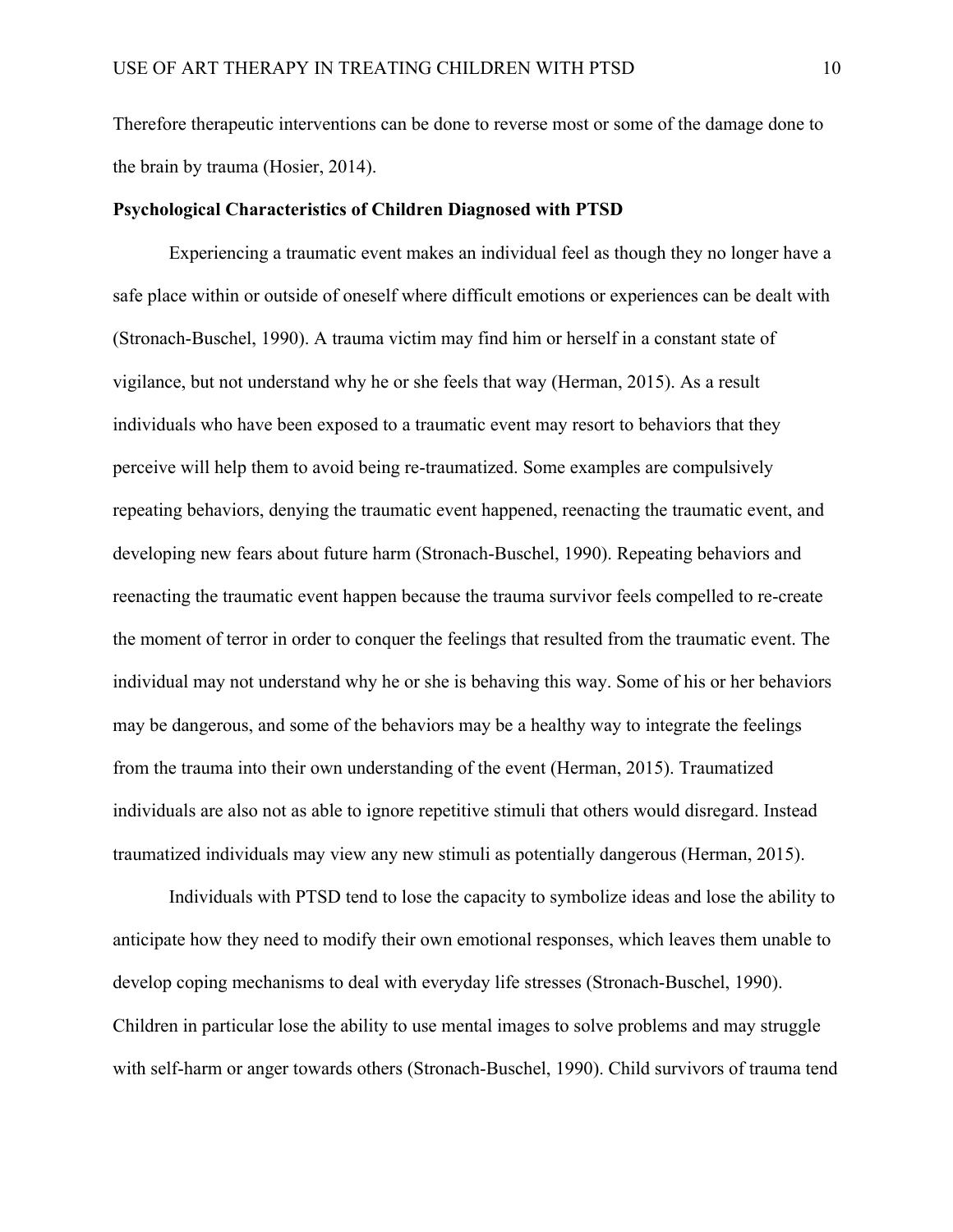to blame themselves for any abuse or neglect they have experienced, and also expect abuse and neglect to continue, even when they are removed from the trauma inducing environment (Coholic, Eys, & Lougheed, 2011). Children suffering from PTSD and trauma are likely to experience emotional issues involving depression and anxiety (Thompson & Trice-Black, 2012). Specific symptoms that they may exhibit are sleep disturbances, separation anxiety, feelings of self blame, lowered self esteem, an increase in hyperactivity, tantrums and aggression, along with a decrease in impulse control, sensitivity, empathy, and problem solving abilities (Thompson & Trice-Black, 2012). Violations by a caregiver in the form of abuse or neglect can lead children to feel like the world around them and relationships cannot be trusted, are unpredictable, and are unsafe (Knoverek, Briggs, Underwood, & Hartman, 2013). Due to this belief, the symptoms, and behaviors, that were just mentioned, children may also experience a breakdown of relationships around them (Kagan & Spinazzola, 2013). Negative experiences when a child is forming his or her first attachments in relationships also affect a child's ability to form significant attachments throughout life (Coates, 2010). Based on these psychological characteristics, mental health needs of children with these struggles can now be examined.

### **Mental Health Needs of Children Diagnosed with PTSD**

The traumatic event and the resulting PTSD symptoms that children experience tend to disrupt their psychological and emotional development. Therefore, a child's developmental age may be lower than his or her chronological age, suggesting that the therapist must use techniques that are appropriate for his or her developmental age (Knoverek et al., 2013). Children with this diagnosis need therapies that will also help to build or rebuild child and caregiver relationships and self –regulation. Not only is there a need to recreate secure attachments, but care must also be given towards using therapy techniques that will not re-traumatize the child (Kagan &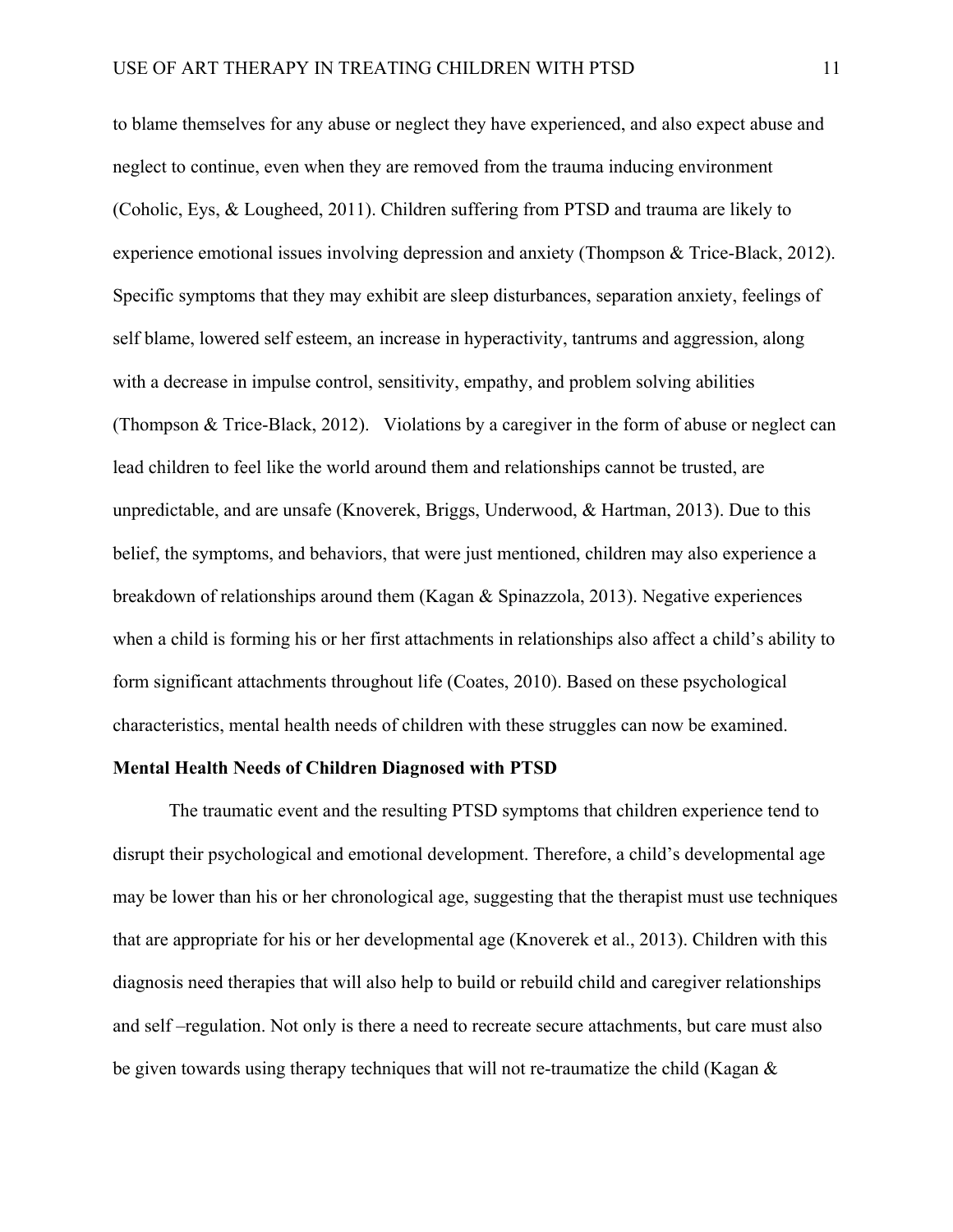Spinazzola, 2013). To avoid re-traumatization, it's important to find positive ways to integrate trauma memories into the trauma survivor's life (Herman, 2015). Art Therapy is one researched approach that meets these needs. The next section will provide some historical information about the development of Art Therapy as a whole.

## **Historical Perspectives on the Use of Art as Therapy**

The concept of using art creation to enhance overall health is not a new perspective. There is evidence that art creation has been linked to healing as far back as Ancient Greek culture. In this culture, Apollo was the god of medicine, music, poetry and fine arts. Medicine and art were considered to be indivisible during this time period; therefore suggesting that art creation was treated as form of healing (Darley & Heath, 2008). In more recent centuries French Psychiatrist Paul-Max Simon, a man sometimes referred to as the father of art psychiatry, published several studies between 1876 and 1888 that focused on the drawings created by individuals whom suffered from mental illness. He believed that a person's mental health symptoms could be related to the content of the artwork the person created (Malchiodi, 2007). In 1901 French psychiatrist Marcel Reja found similarities between the artwork of mental illness patients and the artwork of children and primitive artists, creating a connection between mental illness and the effects of mental illness on development (Malchiodi, 2007). In 1912 European psychiatrists Emil Kraeplin and Karl Jaspers also found that referring to the drawings done by their patients was helpful in treating those same patients (Malchiodi, 2007). Psychologist Sigmund Freud believed that drawings could unlock the unconscious because he found that when patients could not verbally describe their dreams, they could draw them, and then the dream could be analyzed (Malchiodi, 2007). Swiss psychiatrist Carl Jung also believed that the creation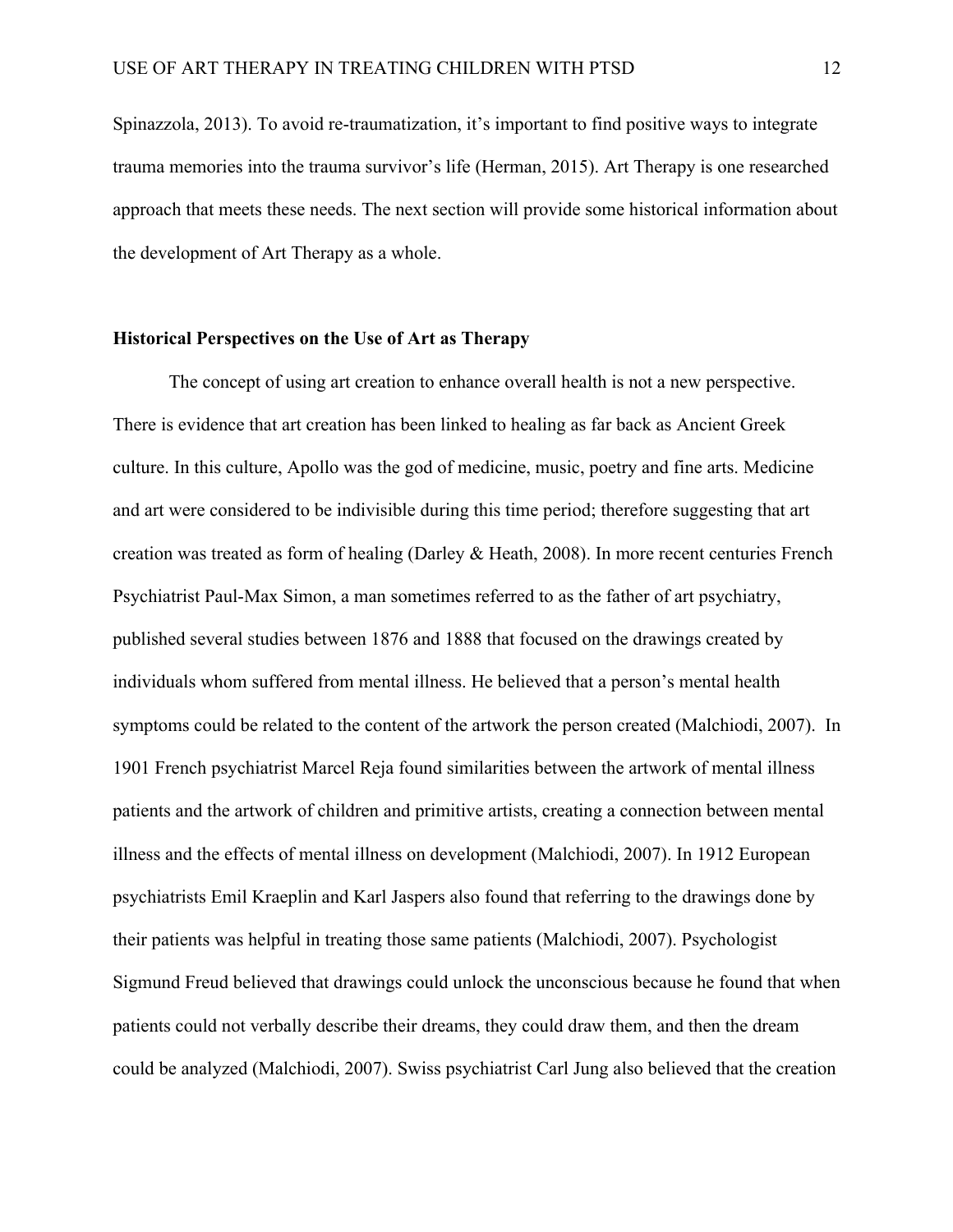of artwork has an affect on the unconscious (Darley & Heath, 2008). Jung proposed that all arts help to access feelings, the unconscious mind, and are a source of wellbeing (Malchiodi, 2007).

Margaret Naumberg pioneered the introduction of art therapy in the United States, in the 1940s. Naumberg viewed art expressionism as a way to observe unconscious imagery. She believed that artworks were a form of symbolic speech (Malchiodi, 2007). She also regarded creativity as something that is basic and primary to human beings and can be related to every stage of human growth and development (Feen-Calligan & Sands-Goldstein, 1996). Another American pioneer in Art Therapy was Edith Kramer, in the 1950s. Kramer proposed that art was healing because making art involves a psychological process. She also felt that the process of art making was more important to healing than the completed art product (Malchiodi, 2007). In more recent decades there has been a trend emerging to bring artists, art therapists and counselors, whom specialize in Art Therapy, into different healthcare settings, such as hospitals and rehabilitation centers (Malchiodi, 2007). With historical influences in mind, exploring specific information that describes practical applications of Art Therapy is necessary to connect the usefulness of Art Therapy to treating children suffering from PTSD.

## **Defining and Applying Art Therapy**

Pinning down an exact definition for Art Therapy is a difficult task. Despite many different techniques and approaches, there is some agreement that Art Therapy includes artbased activities, where any preoccupation of artist goals are minimized in order to emphasize the use of art activities in psychotherapy. In Art Therapy, pictures and drawings are also used as a form of communication between the client(s) and the therapist; therapists offer acceptance of all artwork created by the client, and art activities are intended to bring unconscious or emotionally difficult material to the surface (Ulman, 2001). Pictures and drawings can serve as a metaphor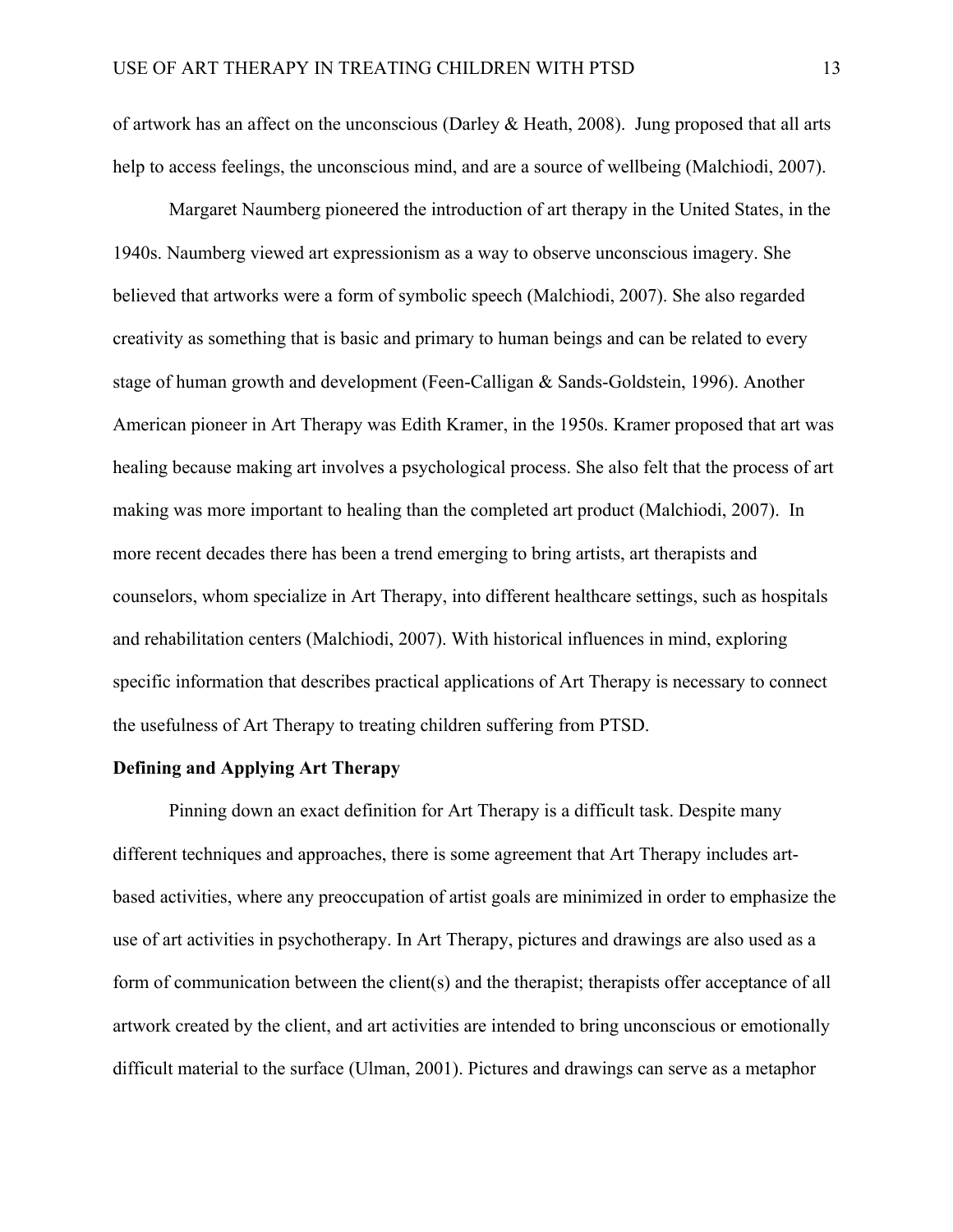for an individual's feelings or experiences and can also be used to visualize future goals (Manicom & Boronska, 2003). Art Therapy not only can be viewed as a means to communicate through visual media, but the process of creating artwork in itself is useful in healing the effects of trauma and other mental health concerns (Malchiodi, 2007). The American Art Therapy Association defines Art Therapy in the following quotation.

Art Therapy is a mental health profession in which clients, facilitated by the art therapist, use art media, the creative process, and the resulting artwork to explore their feelings, reconcile emotional conflicts, foster self- awareness, manage behavior and addictions, develop social skills, improve reality orientation, reduce anxiety, and increase selfesteem. A goal in Art Therapy is to improve or restore a client's functioning and his or her sense of personal wellbeing. Art Therapy practice requires knowledge of visual art (drawing, painting, sculpture, and other art forms) and the creative process, as well as of human development, psychological, and counseling theories and techniques ("American Art Therapy Association," 2013, para. 3).

The following five types of Art Therapy techniques have been shown by the literature to be successful in either diagnosing or treating children suffering from PTSD. The first technique involves creating drawings. The use of drawings in art therapy is often referred to as using projective drawings. Projective drawings are drawings that are used to assess a person's internal reality. Projective drawings are thought to provide information about a person's personality, fears, wishes, strengths and motivations (Kaufman & Wohl, 1992). A child's drawing is a form of a statement, just as the spoken word and writing are forms of making a statement. Children's drawings also provide a way to see how a child relates to the world around them, and how the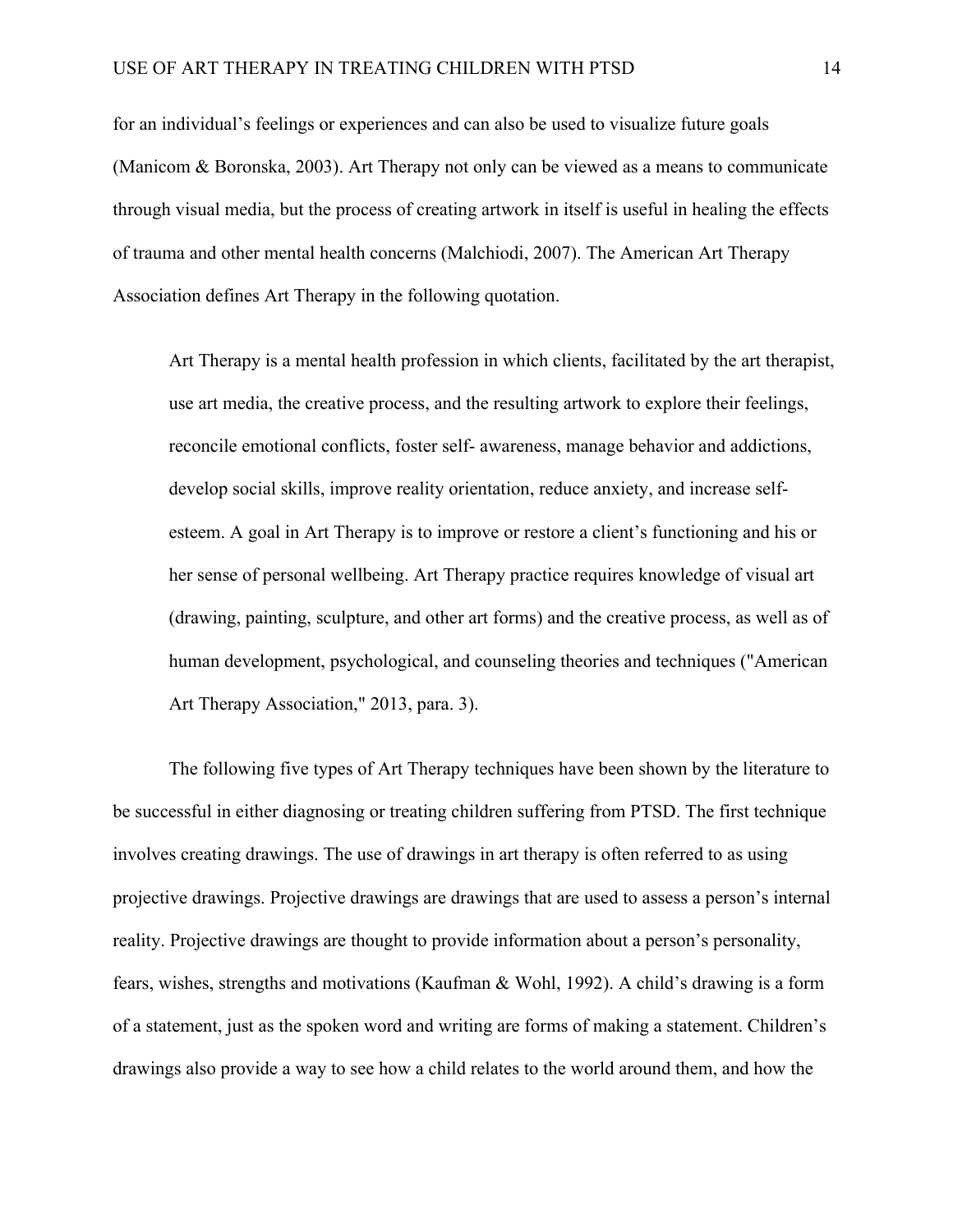child approaches other things in his or her environment (Kaufman & Wohl, 1992). There are a number of different drawing types that can be done with children for Art Therapy. One example of a drawing technique is creating birds' nest drawings. This involves a child drawing a bird's nest on paper, to be analyzed by the therapist. The absence of a mother bird can suggest insecure attachments. The distortion of a father bird or thin branches within the nest can suggest the child does not feel secure in his or her home setting (Shiakou, 2012). Other types of drawings, such as drawings of the family can also be analyzed for secure or insecure attachments. Family members embracing, being open-armed and smiling suggest secure attachments. Unfinished objects and omitting parents in the drawing can suggest insecure attachment (Shiakou, 2012).

Other types of techniques combine the creation of artwork with mindfulness activities. These activities encourage the child to learn about him or herself, try to approach art in a fun way, encourage social interaction with other children, and work on self-regulation. Children also explain their work in groups, by verbalizing how their artistic choices symbolize their feelings (Coholic, Eys, & Lougheed, 2011).

Some techniques focus specifically on family therapy or dyads between a caregiver and a child. In family therapy, each person may be asked to create a non-directive drawing, explain what it means to him or her, and then look at the work from a distance inviting other family members to comment on the perceived meaning of the drawing (Sutherland, 2011). Parent and child dyads can use the creation of images as the main form of communication. Another goal of the therapist is to also observe how parent and child behave toward each other during the artistic process. There are four stages to this process; engagement, two-way communication, sharing the meaning of the artwork, and thinking about the emotions tied to the work. Materials that are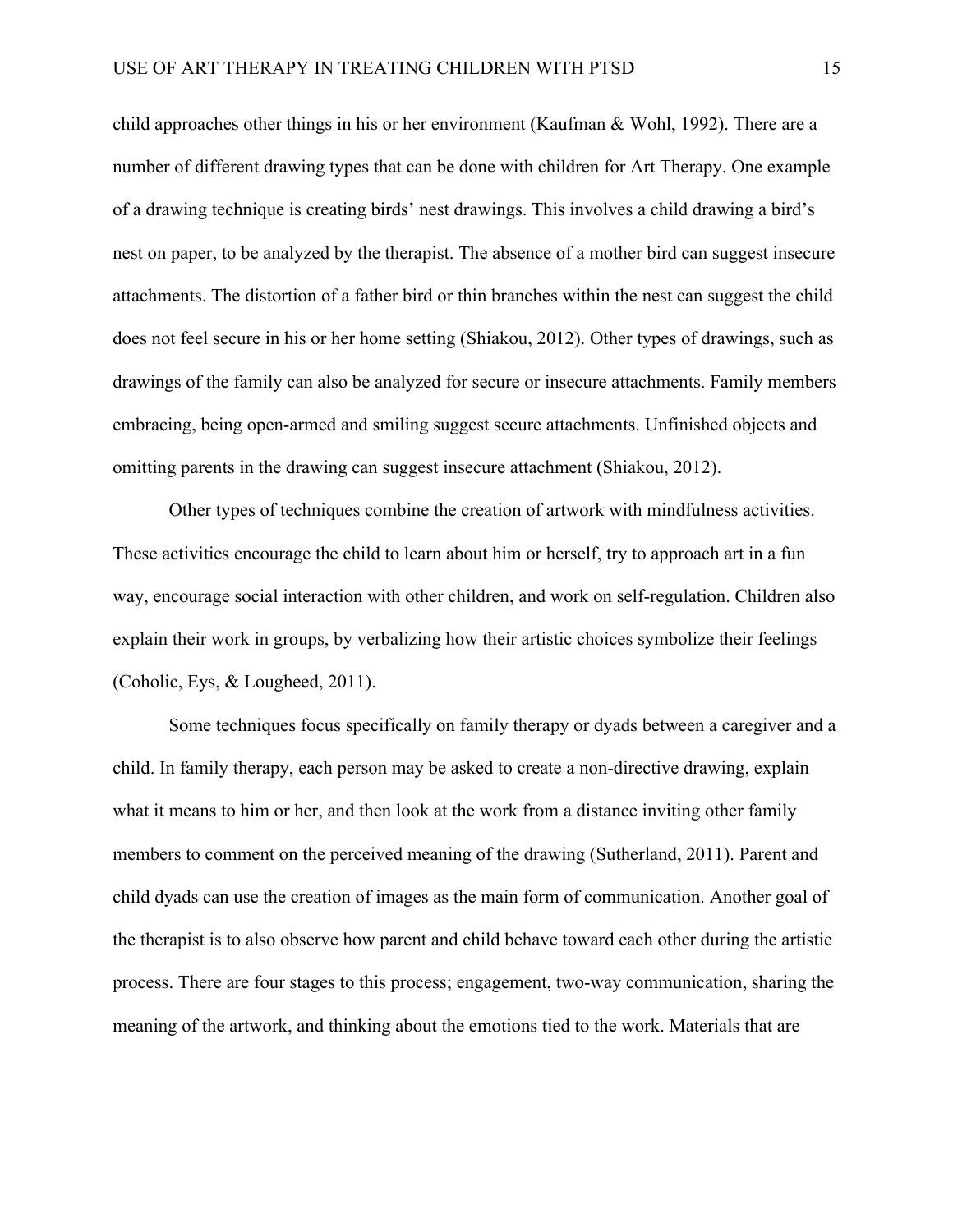used, need to be age appropriate to the child, and allow the child to scribble, smear, spill, splash, pound, and trace (Proulx, 2002).

Art Therapy techniques can also be utilized from a Gestalt point of view. With this technique a client creates a drawing or painting of their choice. Then the therapist and client look at it to decide what parts of the image project as a figure and what parts recede as a ground. Parts that project as figure are seen as the parts that are either most important or in need of the most attention. The therapist and the client can then discuss what meaning, emotions, or events are represented in the figure and the ground. Structure or lack of structure within the artwork may also be related to structure or lack of structure in the behaviors or environment of the client (Rhyne, 2001).

Art Therapy can also serve as a narrative. Narrating or sharing one's own story about a traumatic event, in drawings, can be one of the most effective ways to treat trauma (Knoverek et al., 2013). It is possible to re-integrate or share these traumatic experiences in visual chapters. Each story has a beginning, middle and end. The story can help children move through difficult memories to their present situation. As the child processes the story he or she can feel safe to learn and develop new skills to overcome distressing reminders of the trauma that has been experienced (Kagan & Spinazzola, 2013). The use of art therapy can also create a narrative because of the lasting nature of the client's artwork. The artwork can serve as a record of events or memories that allow the client and the therapist to re-visit an experience at a later time (Hanes, 2001). Viewing the client's artwork chronologically can also allow the client and therapist to identify mental health patterns and progress (Hanes, 2001). Now with Art Therapy being defined, it is time to look at how this therapy and its techniques can be specifically applied to treating children suffering from PTSD.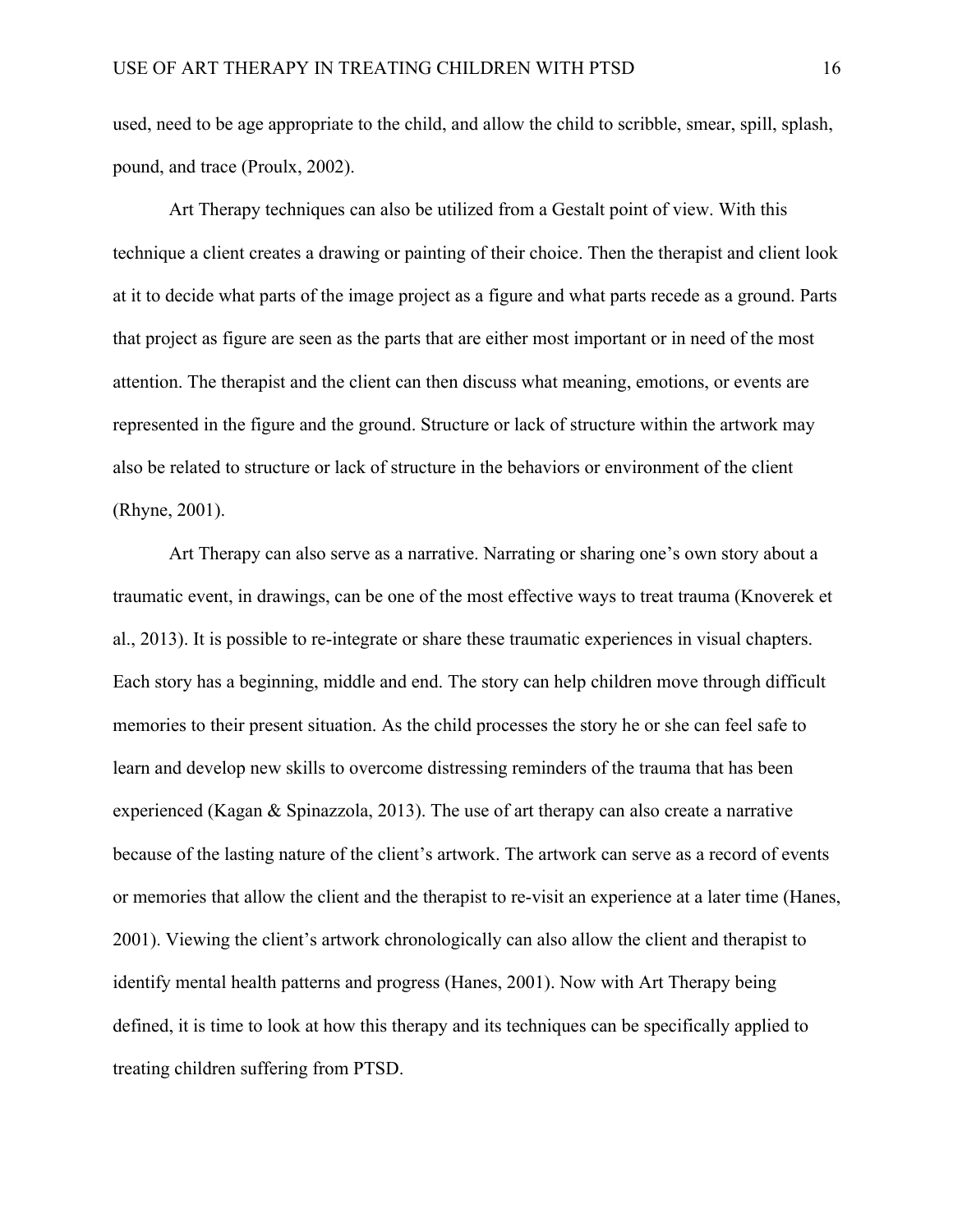## **Using Art Therapy to Treat Children With PTSD**

Along with creating an atmosphere where clients can share and process their own story, there are other advantages of art therapy, such as allowing individuals to express feelings in a safe and socially acceptable way (Hanes, 2001). Art Therapy can be used with children, adults, and families. Structured therapy interventions such as working on art projects can be effective ways for children to process exposure to domestic violence (Thompson & Trice-Black, 2012). In families where there has been violence or abuse, art can help to alter worldviews of the family and provide a way for family members to cope with the loss and grief that is associated with that violence (Sutherland, 2011).

Not only are there benefits in using Art Therapy in treating PTSD, but there are also benefits to using Art Therapy specifically with children whom are diagnosed with PTSD. Practitioners in developmental psychology and Art Therapy view drawings by children as an avenue that allows the child to express his or her own feelings. These drawings can also show a child's internal identity, and how the child fits into the family dynamic (Shiakou, 2012). "Accessing creativity through art invites the child to give form to unconscious or unknown stories, thus enabling access to these stories in a way that is heard by their family and professionals," (Manicom & Boronska, 2003, p. 223). There are characteristics in children's drawings that identify if a child has been mistreated or not. Maltreated children have a tendency to omit details or omit the primary caregiver. They are also more likely to make drawings of themselves that show they are isolated. Children whom have suffered trauma or abuse are very likely to show the traumatic event in their drawings. Children that have not been mistreated generally do not show any of these characteristics (Shiakou, 2012).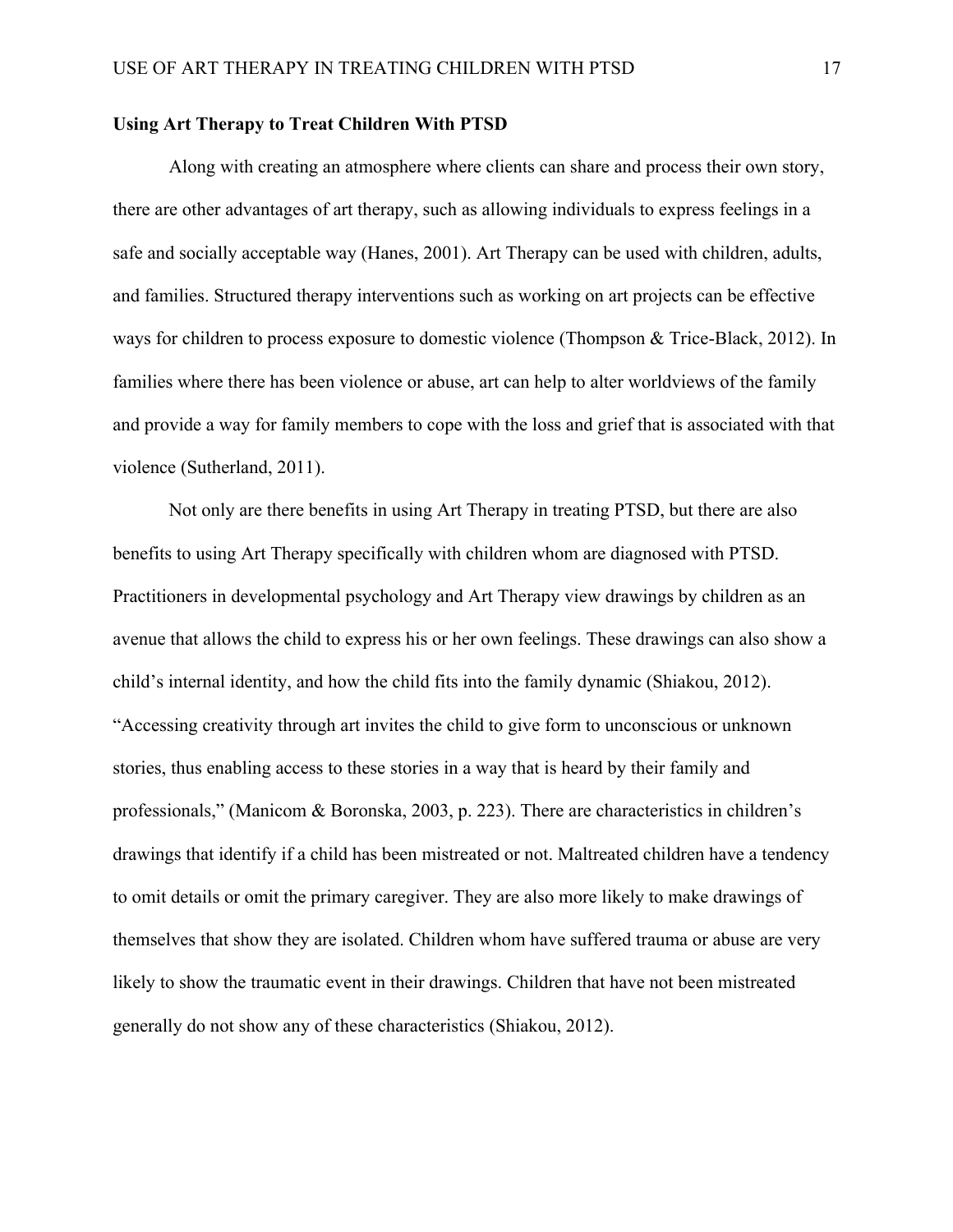Not only do the drawings of maltreated children show valuable therapeutic information, but creative arts and shared life storybook activities help children and caregivers develop a sense of safety and emotional support, helping parents and children to tolerate the integration of traumatic memories, restore hope and help develop the ability to trust in positive emotional relationships (Kagan & Spinazzola, 2013). Because Art Therapy can be a playful process, it also has the potential to give both the child and the child's family the opportunity to be curious about their feelings, letting the child and the family members have control over the emotional direction they want to take (Manicom & Boronska, 2003). These types of activities allow the therapist and the child to approach the traumatic event in a way that is less likely to re-traumatize the child, because the traumatic event is approached in smaller, more manageable parts to be processed slowly (Stronach-Buschel, 1990). Art Therapy can also be used to reprocess the trauma in symbolic ways that are non-threatening, giving the child a sense of control over the event, and alleviating feelings of being overwhelmed or helpless (Stronach-Buschel, 1990).

Other reported advantages of using Art Therapy with children diagnosed with PTSD are that it provides an uncensored view into a child's thoughts, it's a non-verbal method for children that are still developing language skills, and it is a useful diagnostic tool for victims of trauma and sexual abuse (Yorgin et al., 2004). Making art not only has the potential to be used to reflect emotions, but also to be used as a mindfulness activity creating more self-awareness (Liefeld, 2015).

There are also physiological benefits to using Art Therapy as a mindfulness activity. In the process of using visual art to reduce stress and to increase self-reflection, the self-awareness that is practiced, has the potential to normalize heart rate, blood pressure and cortisol levels (Bolwerk, Mack-Andrick, Lang, Dorfler, & Malhofner, 2014). Individuals that have received Art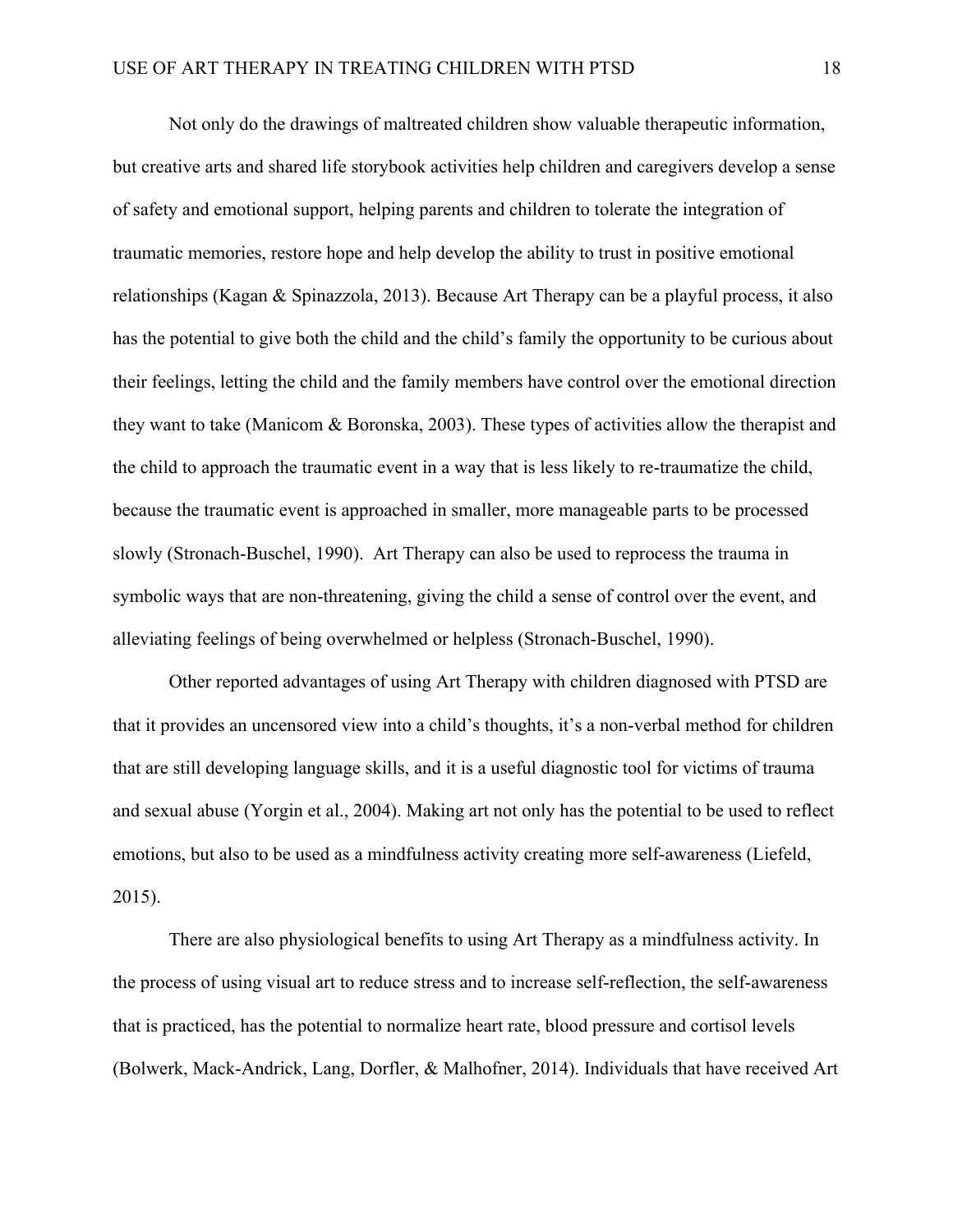Therapy interventions following traumatic events have also been found to have more resiliencies in the brain to repair damage due to trauma (Bolwerk et al., 2014). Art activities can also have a positive effect on the immune system, and help children developmentally to understand multiple perspectives or alternative ways of thinking (Jensen, 2001).

While trauma can have a very destructive affect on behavior and the brain, arts based activities have the potential to counteract some of this damage. For a creative activity to be helpful to a client, the client must find some sense of value, purpose or meaning in the activity (Caddy, Crawford, & Page, 2012). The purpose of art making in cultures as early as 1.5 million years ago are believed to have served several crucial functions such as forming parent and child bonds, community building, honoring the dead and the formation of identity (Jensen, 2001). Art making is also thought to have advanced brain function in these early cultures as a form of communication and expression that was complementary to writing, along with being a visual way to record history (Jensen, 2001). In modern day humans, it is thought that once a client is engaged in creative activities, those activities can stimulate the growth of new neuron networks in the brain, and both sides of the brain are stimulated (Caddy et al., 2012). Brain development has the potential to affect both mental and physical health, and can not only be stimulated in a positive way, but can also be over or under-stimulated by some activities (Knoverek et al., 2013). Making and looking at art helps humans to moderate emotional responses. Making art is also a very cognitive process that involves problem-solving, critical thinking and creative thinking (Jensen, 2001).

While creative activities have the potential to create positive changes in the brain, the human brain does not distinguish between creative and scientific processes. The brain goes through the same activities for both, as both a scientist and artist often start with novel ideas;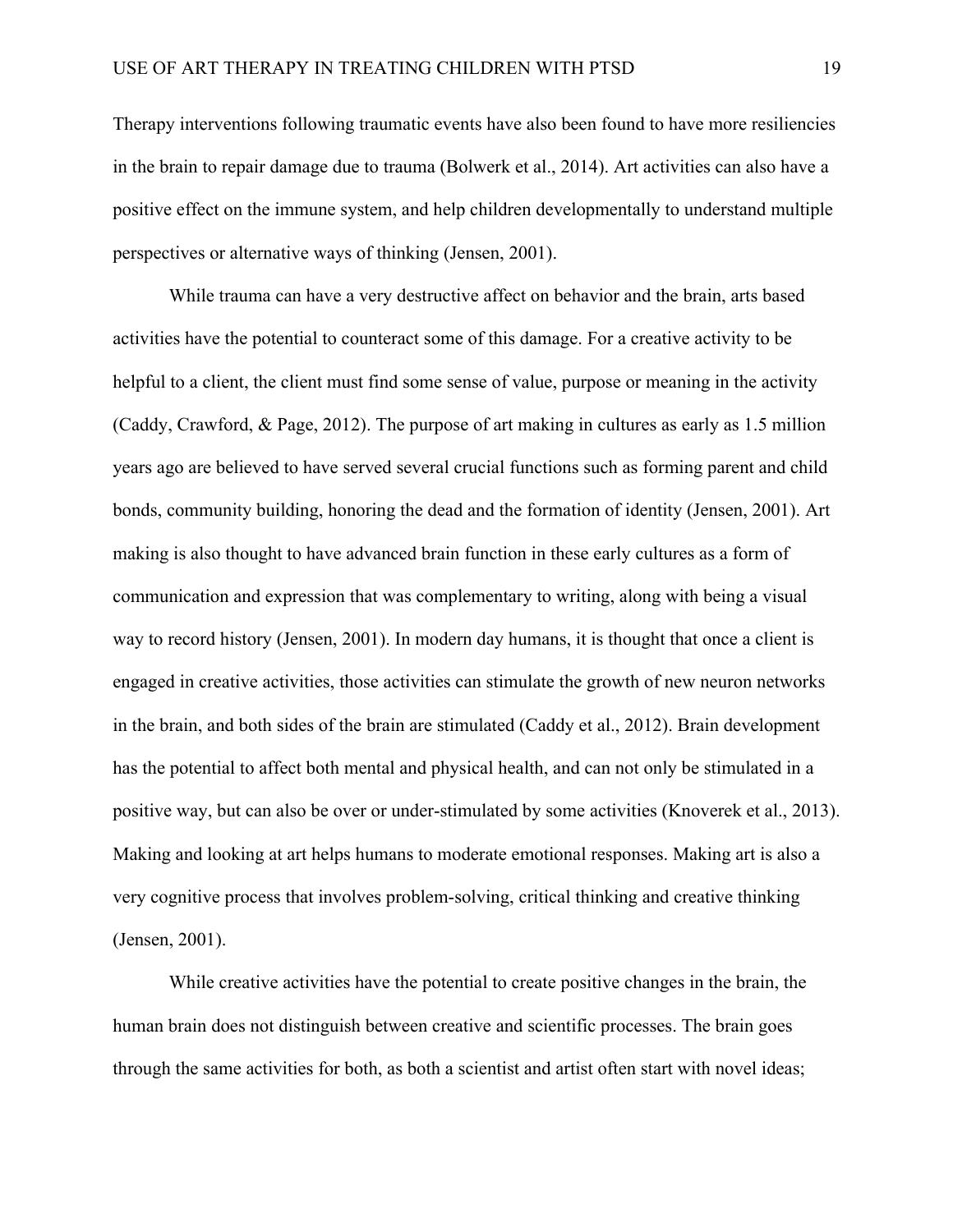choose tools related to the idea, and then experiment to eventually create a product (Konopka, 2014). Based on this connection, the literature suggests that if scientists, therapists and artists come together to share ideas and experiences, this collaboration could lead to new and useful forms of communication (Konopka, 2014).

Not only can the integration of art, science and therapy have great potential on communication, but also when Art Therapy is integrated with other forms of expressive therapies it has the potential to have an impact on child behavior and self-confidence. It helps children to learn to respect themselves, understand that their feelings are acceptable and how to express those feelings in a responsible way. They begin to learn to accept responsibility for themselves, become more creative when solving problems, learn self-regulation, and make better choices (Perryman, Moss, & Cochran, 2015). Research into neuroscience has also shown that trauma is a sensory experience, not a cognitive experience. Because of this, therapy interventions must include sensory activities such as drawing (Steele, 2009). There is also evidence that trauma is experienced in the mid or lower brain. These parts of the brain are responsible for emotions and survival instincts. Because traditional types of talk therapy require reason and logic, talk therapy and cognitive interventions are limited in processing the experience of trauma. (Kuban, 2015). Art Therapy allows children to externalize the sensations that they experienced from a traumatic event, making them not only aware of their feelings, but also enabling them to safely communicate their experiences (Kuban, 2015).

## **Discussion**

Art Therapy was researched in this review as not just another type of therapy that is available, but also to help address the complex needs of children suffering from PTSD. As explained by the AATA, Art Therapy in itself is a type of counseling profession that can be used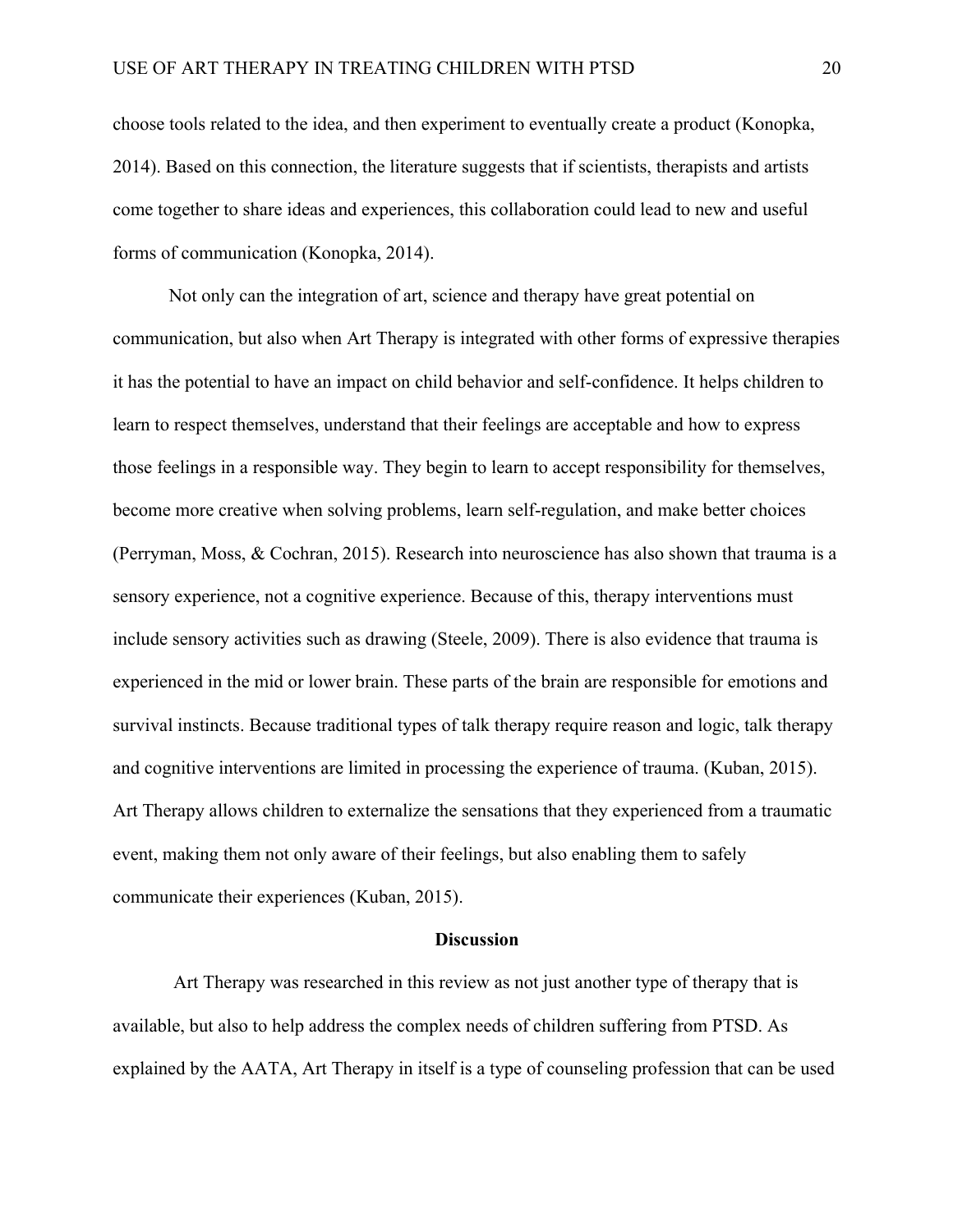as a stand-alone type of therapy, and Art Therapy techniques can be used in conjunction with other types of therapy to enrich a counseling experience (American Art Therapy Association Website, 2013). After reviewing this body of research I believe that Art Therapy is an effective counseling approach to use when treating children whom suffer from PTSD for several reasons. It meets children's developmental needs; specifically giving young children a voice to explain their story, when writing and talk therapy are not appropriate. It is a non-threatening way for children of all ages to express their emotions. When combined with family therapy, it has the potential to highlight communication patterns and family dynamics. Art Therapy gives a child a sense of control over a situation where they once felt helpless. Art Therapy also has the potential to repair developmental damage done to the brain as a result of a psychologically traumatizing event.

With the research in mind, I also believe there are some limitations to the use of Art Therapy in treating children with PTSD. One limitation to using art therapy with children and their families is that the research suggests a child's drawings should not be used as the main diagnostic criteria for uncovering trauma or abuse. A child's drawings should be viewed as one of several methods for the child to communicate and freely express emotions. Another limitation that is present is that inter-rater reliability between therapists, whom are interpreting projective drawings, without additional information, is limited. This also emphasizes the need to gather diagnostic information from several sources. A third limitation of using Art Therapy to treat PTSD in children is that efficacy could vary according to age groups of children, and due to a wide variety of Art Therapy techniques that are available. The level of training received by art therapists could also affect the effective use of Art Therapy.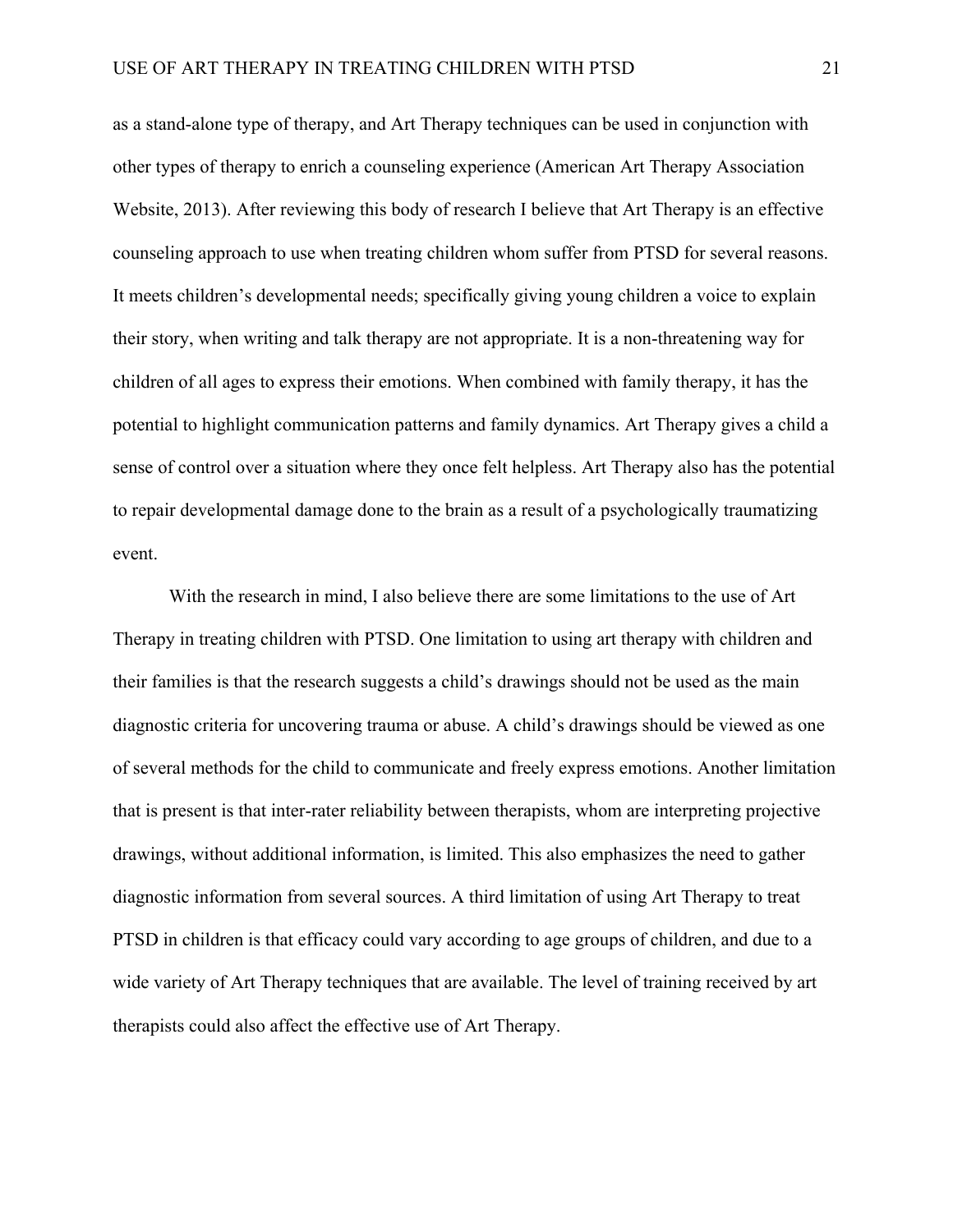The potential for future research concerning art therapy and treating children with PTSD, could look at the use of combination therapies. Both family therapy and play therapy were mentioned in connection to art therapy work with children, in several sources. Future research needs to expand the number of therapy types that integrate art therapy into their process, and then measure art therapy's ability to advance or detract from those types of therapies, to evaluate which ones are most likely to connect well to art therapy.

## **Conclusion**

Many children in this country are exposed to a variety of traumatic events. It is also clear that there are life-long consequences for these traumatic events that are thrust upon these children in the form of developmental delays, physical ailments, social impairments and psychological disorders. A psychological disorder that some children suffer from, as a result of trauma, is post-traumatic distress disorder. Effectively treating children with PTSD requires a sensitive approach to their needs, due to the developmental, physical and social impairments that accompany this disorder. Treating PTSD in children is also sensitive due to the extreme nature of the original traumatizing events. The creation of art and the use of Art Therapy has been a method of healing throughout history in a variety of cultures, and has been increasingly studied and refined to help individuals process their mental health needs. Art Therapy has the potential to safely address the needs of children suffering from PTSD and trauma through its flexibility, its ability to positively affect change in the brain, and through a diversity of techniques that can be used to meet a child's individual needs.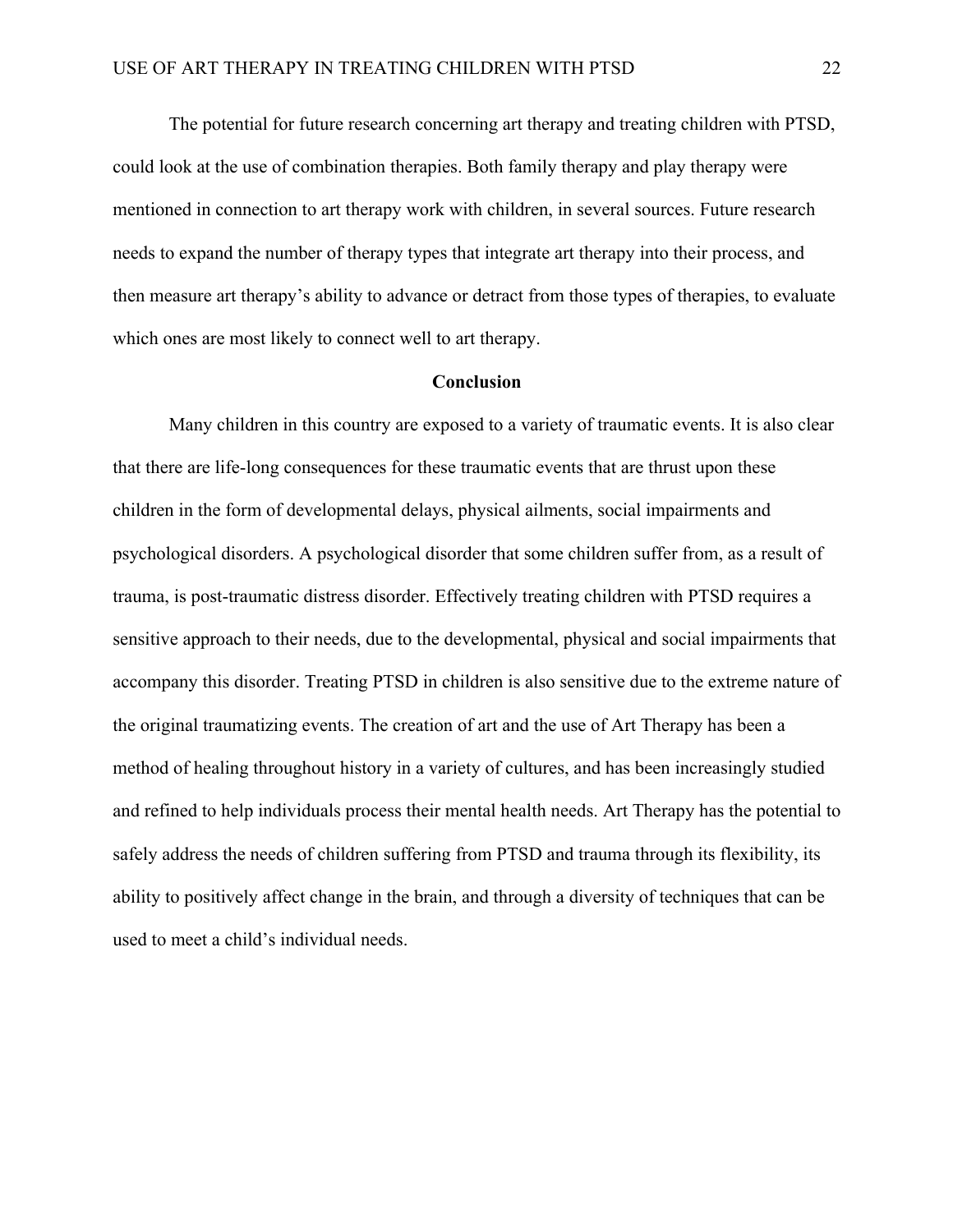### References

American Psychiatric Association. (2013). *Diagnostic and statistical manual of mental disorders*  (5th ed.). Arlington, VA: American Psychiatric Publishing.

American art therapy association fact sheet. (2013). Retrieved from arttherapy.org

- Bolwerk, A., Mack-Andrick, J., Lang, F. R., Dorfler, A., & Malhofner, C. (2014, July). How art changes your brain: differential effects of visual production and cognitive art evaluation on functional brain connectivity. *Plos ONE*, *9*, 1-8. doi:10.1371/journal.pone.0101035
- Caddy, L., Crawford, F., & Page, A. C. (2012). Painting a path to wellness: correlations between participating in a creative activity group and improved measured mental health outcome. *Journal of Psychiatric and Mental Health Nursing*, *19*, 327-323. doi:10.1111/j.1365- 2850.2011.01785.x
- Coates, D. (2010, December). Impact of childhood abuse: bio psychosocial pathways through which adult mental health is compromised. *Australian Social Work*, *63*, 391-403. doi:10.1080/0312407X.2010.508533
- Coholic, D., Eys, M., & Lougheed, S. (2011, November 5). Investigating the effectiveness of an arts-based and mindfulness-based group program for the improvement of resilience in children in need. *Journal of Child and Family Studies*, *21*, 833-844. doi:10.1007/s10826- 011-9544-2
- Darley, S., & Heath, W. (2008). *The expressive arts activity book: a resource for professionals*. Philadelphia, PA: Jessica Kingsley Publishers.
- Dods, J. (2015, March 21). Bringing trauma to school: sharing the educational experience of three youths. *Exceptionality Education International*, *25*, 112-135. Retrieved from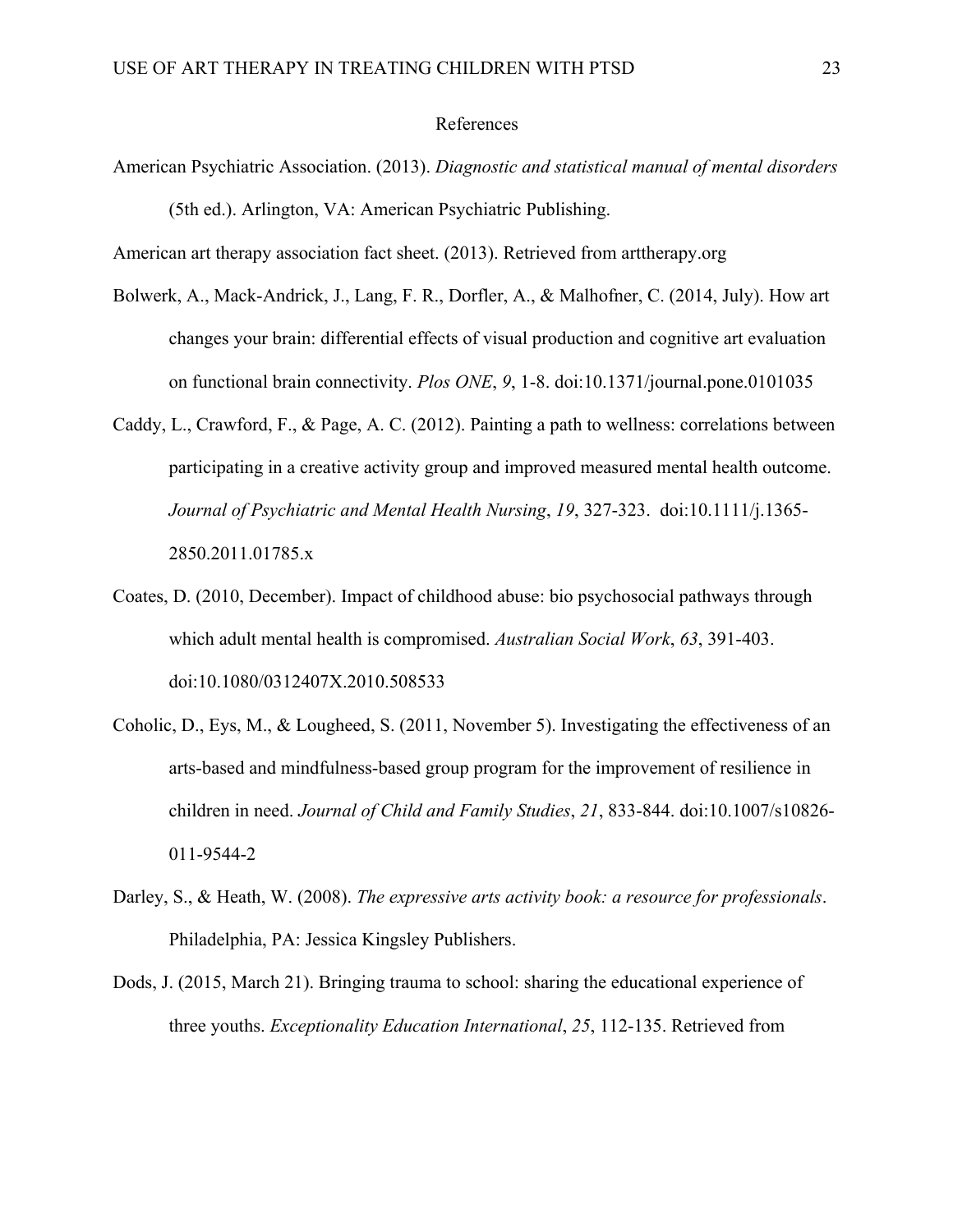http://wsuproxy.mnpals.net/login?url=http://search.ebscohost.com/login.aspx?direct=true &db=eft&AN=110257469&site=ehost-live

- Feen-Calligan, H., & Sands-Goldstein, M. (1996). A picture of our beginnings: the artwork of art therapy pioneers. *American Journal of Art Therapy*, *35*.
- Fusco, R. A., & Cahalane, H. (2013). Young children in the child welfare system: what factors contribute to trauma symptomology. *Child Welfare*, *92*, 37-58. Retrieved from http://wsuproxy.mnpals.net/login?url=http://search.ebscohost.com/login.aspx?direct=true &db=eft&AN=95472906&site=ehost-live

Gilgun, J. F. (2010). What is trauma. Retrieved from Amazon.com

- Hanes, M. (2001, November). Retrospective review in art therapy: creating a visual record of the therapeutic process. *American Journal of Art Therapy*, *40*, 149-160. Retrieved from http://wsuproxy.mnpals.net/login?url=http://search.ebscohost.com/login.aspx?direct=true &db=aph&AN=5579635&site=ehost-live
- Herman, J. (2015). *Trauma and recovery: the aftermath of violence--from domestic abuse to political terror*. Retrieved from amazon.com
- Hosier, D. (2014). *How childhood trauma can physically damage the developing brain*. Retrieved from amazon.com
- Jensen, E. (2001). *Arts with the brain in mind*. Alexandria, VA: Association for Supervision and Curriculum Development.
- Kagan, R., & Spinazzola, J. (2013, September 10). Real life heroes in residential treatment: implementation of an integrated model of trauma and resiliency-focused treatment for children and adolescents with complex PTSD. *Journal of Family Violence*, *28*, 701-715. doi:10.1007/s10896-013-9537-6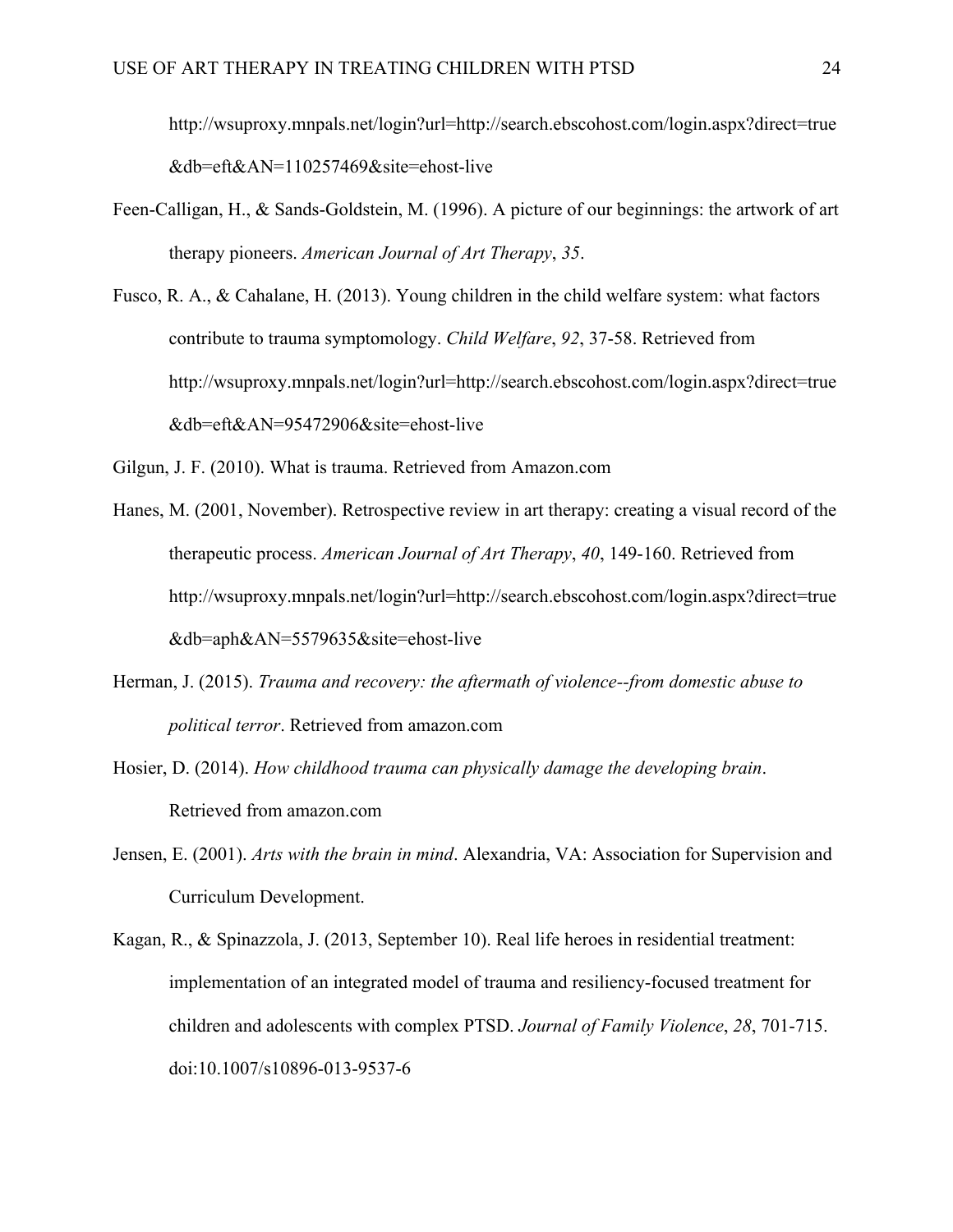- Kaufman, B., & Wohl, A. (1992). *Casualties of childhood: a developmental perspective on sexual abuse using projective drawings*. New York, NY: Brunner/Mazel.
- Knoverek, A. M., Briggs, E. C., Underwood, L. A., & Hartman, R. L. (2013, September 14). Clinical considerations for the treatment of latency age children in residential care. *Journal of Family Violence*, *28*, 653-663. doi:10.1007/s10896-013-9536-7
- Konopka, L. M. (2014). Where art meets neuroscience: a new horizon of art therapy. *Croatian Medical Journal*, *55*, 73-74. doi:10.3325/cmj.2014.55.73
- Kuban, C. (2015). Healing trauma through art. *Reclaiming Children & Youth*, 18-20. Retrieved from

http://wsuproxy.mnpals.net/login?url=http://search.ebscohost.com/login.aspx?direct=true &db=aph&AN=108802340&site=ehost-live

- Leenarts, L. E., Diehle, J., Doreleijers, T. A., Jansma, E. P., & Lindauer, R. J. (2012, December 25). Evidence-based treatments for children with trauma-related psychopathology as a result of childhood maltreatment: a systematic review. *Child Adolescent Psychiatry*, *22*, 269-283.
- Liefeld, J. A. (2015, March/April). Beyond journals. *Family Therapy*, *14*, 17-22.
- Malchiodi, C. (2007). *The art therapy sourcebook* (2nd ed.). New York, NY: McGraw-Hill.
- Manicom, H., & Boronska, T. (2003). Co-creating change within a child protection system: integrating art therapy with family therapy practice. *Journal of Family Therapy*, *25*, 217- 232.
- May, C. L., & Wisco, B. E. (2015, September 21). Defining trauma: how level of exposure and proximity affect risk for posttraumatic stress disorder. *Psychological Trauma: Theory, Research, Practice, and Policy*, 1-8. doi:10.1037/tra0000077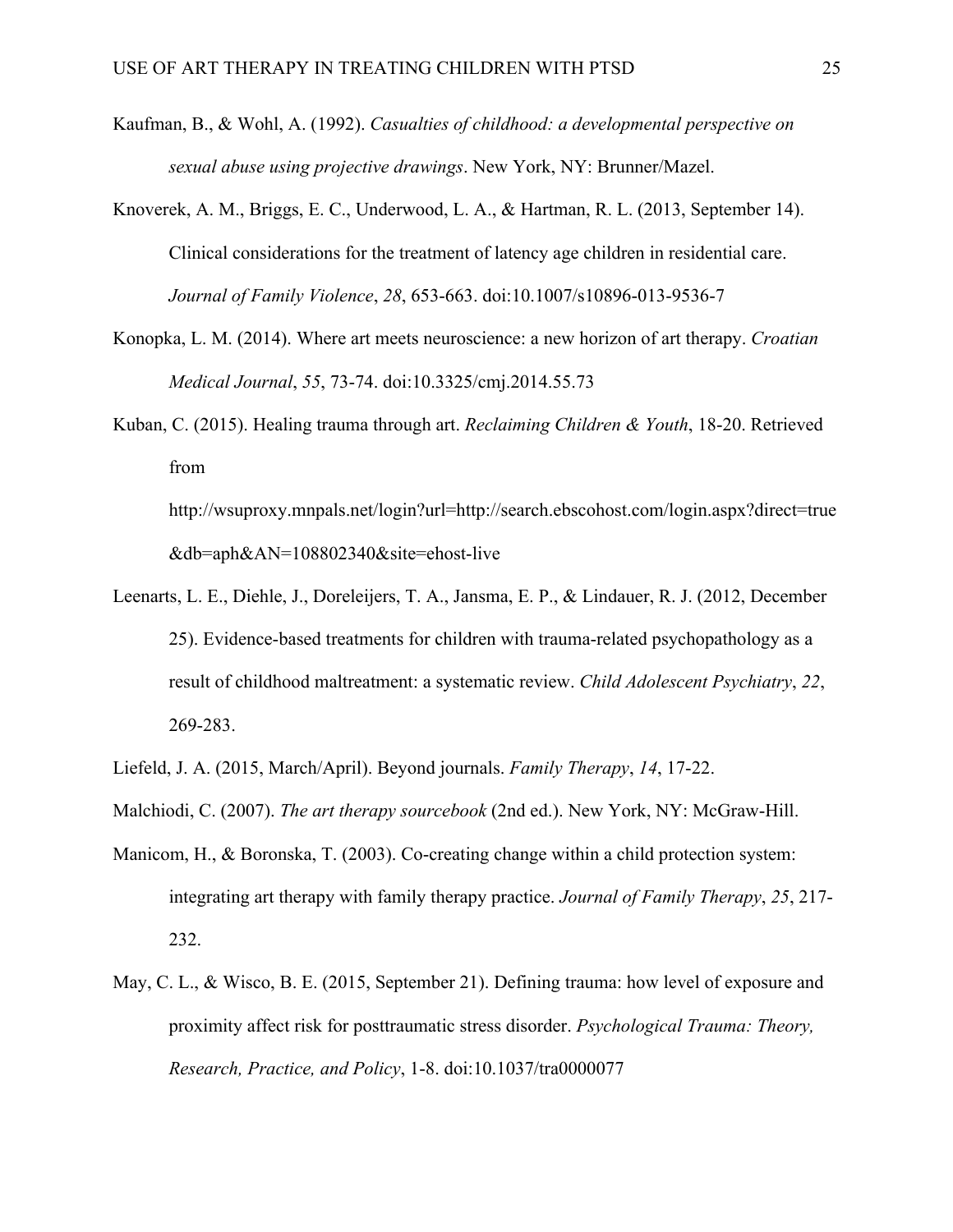- McDonald, R., Jouriles, E. N., Ramisetty-Mikler, S., Caetano, R., & Green, C. E. (2006). Estimating the number of American children living in partner-violent families. *Journal of Family Psychology*, *22*, 137-142.
- Perryman, K. L., Moss, R., & Cochran, K. (2015, October). Child-centered expressive arts and play therapy: school groups at risk adolescent girls. *International Journal of Play Therapy*, *24*, 205-220.
- Proulx, L. (2002, May). Strengthening ties, parent-child dyad: group art therapy with toddlers and their parents. *American Journal of Art Therapy*, *40*, 238-258. Retrieved from http://wsuproxy.mnpals.net/login?url=http://search.ebscohost.com/login.aspx?direct=true &db=aph&AN=6711227&site=ehost-live
- Rhyne, J. (2001, August). The gestalt approach to experience, art, and art therapy. *American Journal of Art Therapy*, *40*, 109-119. Retrieved from http://wsuproxy.mnpals.net/login?url=http://search.ebscohost.com/login.aspx?direct=true &db=aph&AN=5032063&site=ehost-live
- Shiakou, M. (2012). Representations of attachment patterns in the family drawings of maltreated and non-maltreated children. *Child Abuse Review*, *21*, 203-218. doi:10.1002/car.1184

Steele, W. (2009, Spring). An evidence-based intervention for trauma victims. *Reclaiming Children and Youth* , *18*, 20-23. Retrieved from http://wsuproxy.mnpals.net/login?url=http://search.ebscohost.com/login.aspx?direct=true &db=eft&AN=508058473&site=ehost-live

Stronach-Buschel, B. (1990). Trauma, children and art. *American Journal of Art Therapy*, *29*. Retrieved from